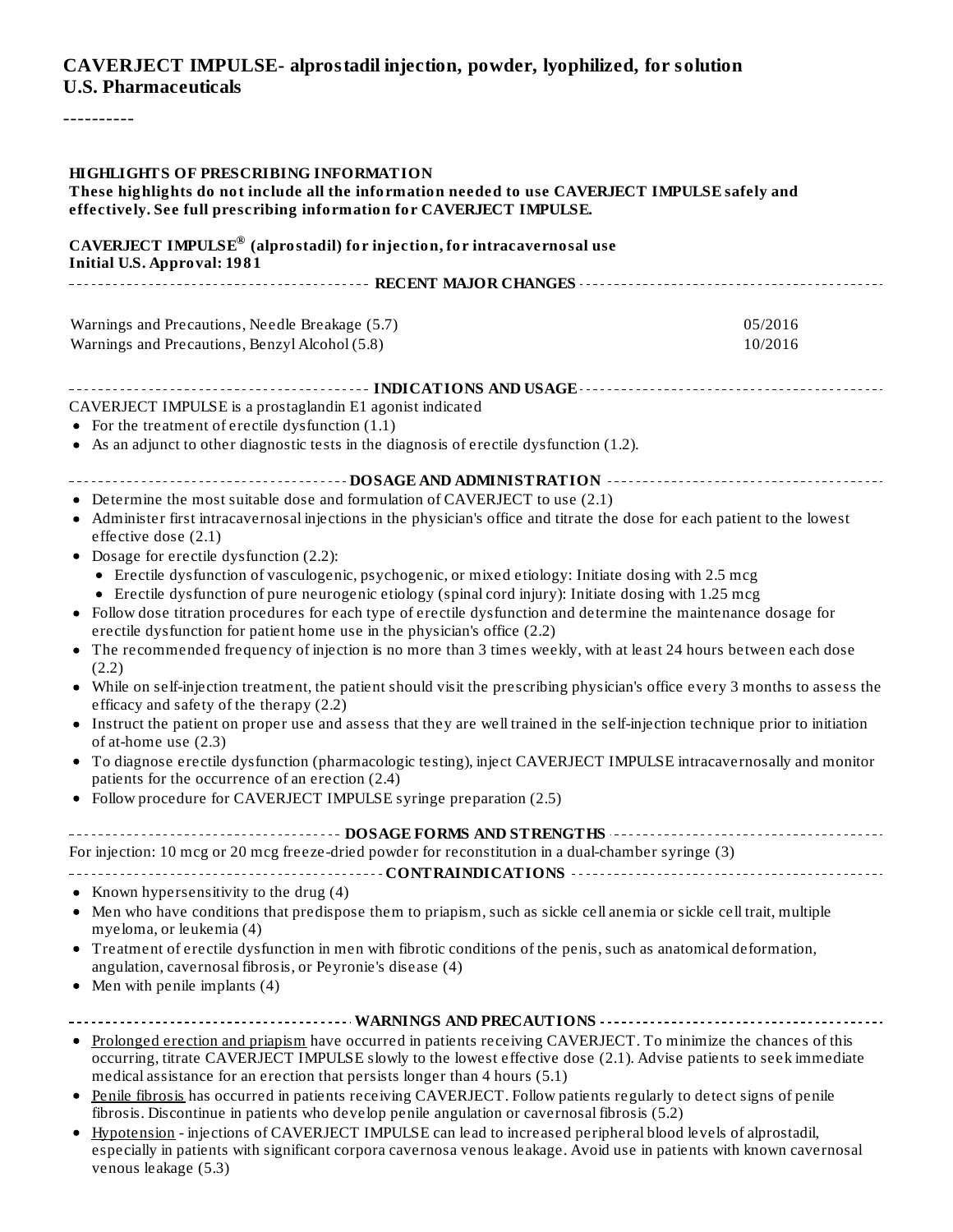- Injection site bleeding may occur in patients taking anticoagulants, such as warfarin or heparin. Compress the site of injection with an alcoholswab or sterile gauze for 5 minutes (5.4)
- Cardiovascular risk related to underlying medical conditions Underlying treatable medical causes of erectile dysfunction should be diagnosed and treated prior to initiation of therapy (5.5)
- Risks of use in combination with other vasoactive medications injected intracavernosally Safety and efficacy of combinations of CAVERJECT and other vasoactive agents have not been systematically studied. Use of such combinations is not recommended (5.6)
- Risk of needle breakage CAVERJECT IMPULSE uses a superfine needle and cases of needle breakage have been reported. Careful instruction in proper patient handling and injection techniques may minimize this risk (5.7)
- Benzyl alcohol CAVERJECT IMPULSE contains benzyl alcohol as a preservative (5.8)
- Counseling patients about sexually transmitted diseases. Counseling of patients about the protective measures necessary to guard against sexually transmitted disease including the Human Immunodeficiency Virus (HIV) is advised. (5.9)

**ADVERSE REACTIONS** Most common ( $\geq 10\%$ ) adverse reactions: penile pain (6.1)

**To report SUSPECTED ADVERSE REACTIONS, contact Pfizer at (1-800-438-1985 and** *www.pfizer.com***) or FDA at 1-800-FDA-1088 or** *www.fda.gov/medwatch***.**

**See 17 for PATIENT COUNSELING INFORMATION and FDA-approved patient labeling.**

**Revised: 10/2016**

#### **FULL PRESCRIBING INFORMATION: CONTENTS\***

#### **1 INDICATIONS AND USAGE**

- 1.1 Erectile Dysfunction
- 1.2 Diagnostic Test

#### **2 DOSAGE AND ADMINISTRATION**

- 2.1 Dosage and Administration Information Overview
- 2.2 Dosage for Erectile Dysfunction
- 2.3 Patient Instruction for Self-Injection Technique for Treatment of Erectile Dysfunction
- 2.4 Adjunct to the Diagnosis of Erectile Dysfunction
- 2.5 CAVERJECT IMPULSE Syringe Preparation

#### **3 DOSAGE FORMS AND STRENGTHS**

#### **4 CONTRAINDICATIONS**

#### **5 WARNINGS AND PRECAUTIONS**

- 5.1 Prolonged Erection and Priapism
- 5.2 Penile Fibrosis
- 5.3 Hypotension
- 5.4 Injection Site Bleeding When Used With Anticoagulants
- 5.5 Cardiovascular Risk Related to Underlying Medical Conditions
- 5.6 Risks Of Use in Combination With Other Vasoactive Medications Injected Intracavernosally
- 5.7 Needle Breakage
- 5.8 Benzyl Alcohol
- 5.9 Counseling Patients About Sexually Transmitted Diseases

#### **6 ADVERSE REACTIONS**

- 6.1 Clinical Trials Experience
- 6.2 Post-marketing Experience

#### **7 DRUG INTERACTIONS**

#### **8 USE IN SPECIFIC POPULATIONS**

- 8.1 Pregnancy
- 8.2 Lactation
- 8.4 Pediatric Use
- 8.5 Geriatric Use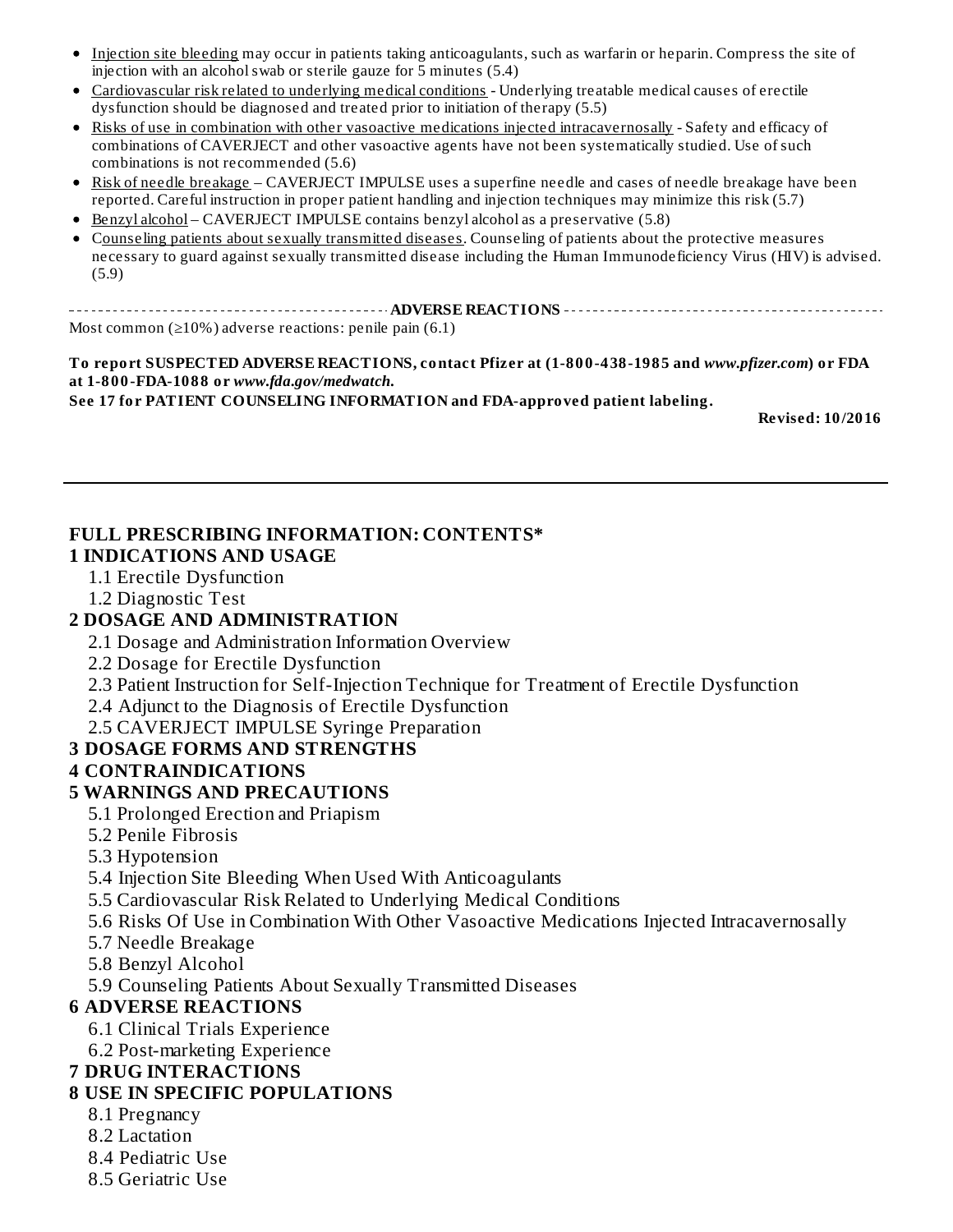#### **10 OVERDOSAGE 11 DESCRIPTION 12 CLINICAL PHARMACOLOGY**

- 12.1 Mechanism of Action
- 12.2 Pharmacodynamics
- 12.3 Pharmacokinetics

#### **13 NONCLINICAL TOXICOLOGY**

13.1 Carcinogenesis, Mutagenesis, Impairment of Fertility

**14 CLINICAL STUDIES**

#### **16 HOW SUPPLIED/STORAGE AND HANDLING**

#### **17 PATIENT COUNSELING INFORMATION**

\* Sections or subsections omitted from the full prescribing information are not listed.

#### **FULL PRESCRIBING INFORMATION**

#### **1 INDICATIONS AND USAGE**

#### **1.1 Erectile Dysfunction**

CAVERJECT IMPULSE is indicated for the treatment of erectile dysfunction.

#### **1.2 Diagnostic Test**

CAVERJECT IMPULSE is indicated as an adjunct to other diagnostic tests in the diagnosis of erectile dysfunction.

#### **2 DOSAGE AND ADMINISTRATION**

#### **2.1 Dosage and Administration Information Overview**

- Determine the most suitable dose and formulation of CAVERJECT (CAVERJECT IMPULSE or CAVERJECT Sterile Powder) for each patient.
- Administration of the first injections of CAVERJECT IMPULSE should be done in the physician's office by medically trained personnel.
- Carefully titrate the dose of CAVERJECT IMPULSE for each patient to the lowest effective dose.
- The site of injection is usually along the dorso-lateral aspect of the proximal third of the penis.
- Wipe the intended injection site with an alcohol swab prior to injection.
- Avoid visible veins during injection.
- Alternate the side of the penis that is injected and the site of injection.
- Compress the site of injection with an alcohol swab or sterile gauze for 5 minutes.
- CAVERJECT IMPULSE is intended for single use only and should be discarded after use.
- Safety and efficacy of CAVERJECT doses greater than 60 mcg have not been established.

#### **2.2 Dosage for Erectile Dysfunction**

#### Starting Dosage for Erectile Dysfunction of Vasculogenic, Psychogenic, or Mixed Etiology.

Initiate dosing with 2.5 mcg of alprostadil. If there is a partial response at 2.5 mcg, the dose may be increased to 5 mcg within 1 hour. During titration, no more than 2 doses should be given within a 24 hour period. The optimal dose should produce an erection suitable for intercourse that does not exceed a duration of 1 hour. The patient must stay in the physician's office until complete detumescence occurs.

If additional titration is required, doses in increments of 5 to 10 mcg may be given at least 24 hours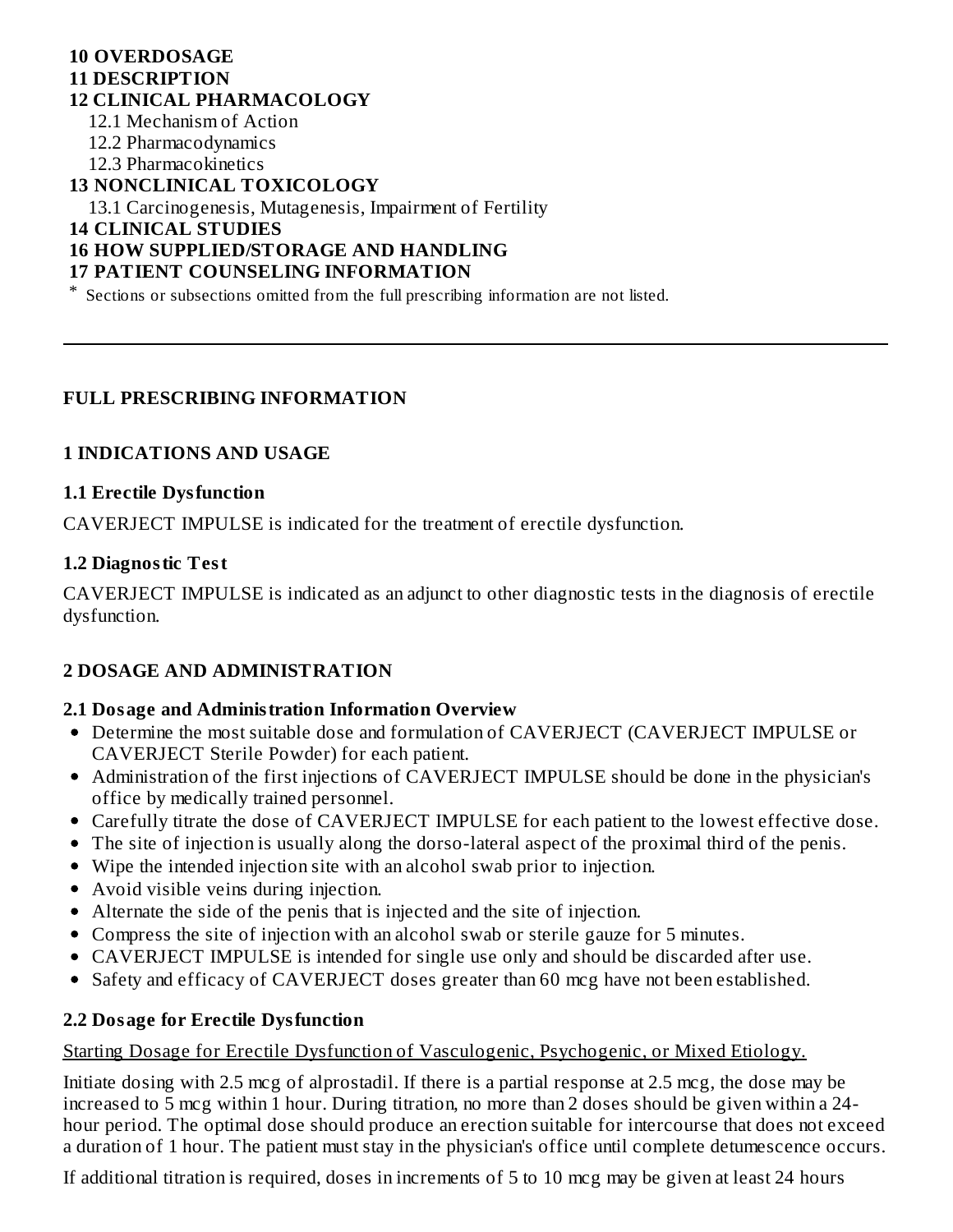apart. Repeat the titration as necessary until the optimal dose is achieved.

# Starting Dosage for Erectile Dysfunction of Pure Neurogenic Etiology (Spinal Cord Injury):

Initiate dosing with 1.25 mcg of alprostadil using CAVERJECT Sterile Powder. If there is a partial response, the dose may be increased to 2.5 mcg within 1 hour. No more than 2 doses during initial titration should be given within a 24-hour period. The optimal dose should produce an erection suitable for intercourse that does not exceed a duration of 1 hour. The patient must stay in the physician's office until complete detumescence occurs.

If additional titration is required, a dose of 5 mcg may be given during the next 24 hours. Thereafter, doses in increments of 5 mcg may be given at least 24 hours apart until the optimal dose is reached.

# Maintenance Dosage for Erectile Dysfunction for Patient Home Use:

Once the dose of CAVERJECT IMPULSE has been determined in the physician's office, additional dose adjustment may be required after consultation with the physician. Adjust the dose in accordance with the titration guidelines described above. The recommended frequency of injection is no more than 3 times weekly, with at least 24 hours between each dose.

While on self-injection treatment, it is recommended that the patient visit the prescribing physician's office every 3 months to assess the efficacy and safety of the therapy and to adjust the dose of CAVERJECT IMPULSE, if needed.

# **2.3 Patient Instruction for Self-Injection Technique for Treatment of Erectile Dysfunction**

Instruct the patient on proper use and assess that they are well trained in the self-injection technique prior to initiation of at-home use. Advise the patient to read the Patient Information and Instructions for Use for detailed instructions on use of the product (*see FDA-approved patient labeling [Patient Information and Instructions for Use]*).

# **2.4 Adjunct to the Diagnosis of Erectile Dysfunction**

To diagnose erectile dysfunction (pharmacologic testing), inject CAVERJECT IMPULSE intracavernosally and monitor patients for the occurrence of an erection. Extensions of this testing are the use of CAVERJECT as an adjunct to laboratory investigations, such as duplex or Doppler imaging. For any of these tests, use a single dose of CAVERJECT IMPULSE that induces a rigid erection.

# **2.5 CAVERJECT IMPULSE Syringe Preparation**

1. Select the CAVERJECT IMPULSE syringe based upon dose to be administered.

| <b>Syringe</b>   | <b>Reconstituted</b><br>Strength Concentration | Dosages Available for Delivery after<br><b>Reconstitution</b> |                    |                   |                   |  |
|------------------|------------------------------------------------|---------------------------------------------------------------|--------------------|-------------------|-------------------|--|
| $10 \text{ mcg}$ | $10 \text{ mcg}/0.5 \text{ mL}$                | $ 2.5 \text{ mcg} $                                           | $5 \text{ mcg}$    | $7.5 \text{ mcg}$ | $10 \text{ mc}$ g |  |
| $20 \text{ mcg}$ | $20 \text{ mcg}/0.5 \text{ mL}$                | $5 \text{ mcg}$                                               | $ 10 \text{ mcg} $ | $15 \text{ mcg}$  | $20 \text{ mcg}$  |  |

- 2. Open the sealed plastic tray. Remove the syringe, the needle assembly, and the alcohol swabs from the tray. The syringe has a dose window and a plunger. The needle assembly is a sealed unit that contains the outer protective cap, the inner protective cap, and the superfine needle.
- 3. Use the alcohol swab to wipe the rubber membrane at the tip of the syringe. Pick up the needle assembly, grasp the paper tab, and peel off the paper cover (the lid).
- 4. Hold the needle assembly by the cap and press the needle assembly onto the tip of the syringe. Turn it clockwise until the needle assembly is firmly locked into place.
- 5. Remove the outer protective cap from the needle by twisting it clockwise. Do not yet remove the inner protective cap, the thin plastic tube that directly covers the needle.
- 6. Hold the syringe system with the needle pointing upward. The plunger rod should still be in the fully extended position, with all of the threads visible. Slowly rotate the plunger rod clockwise until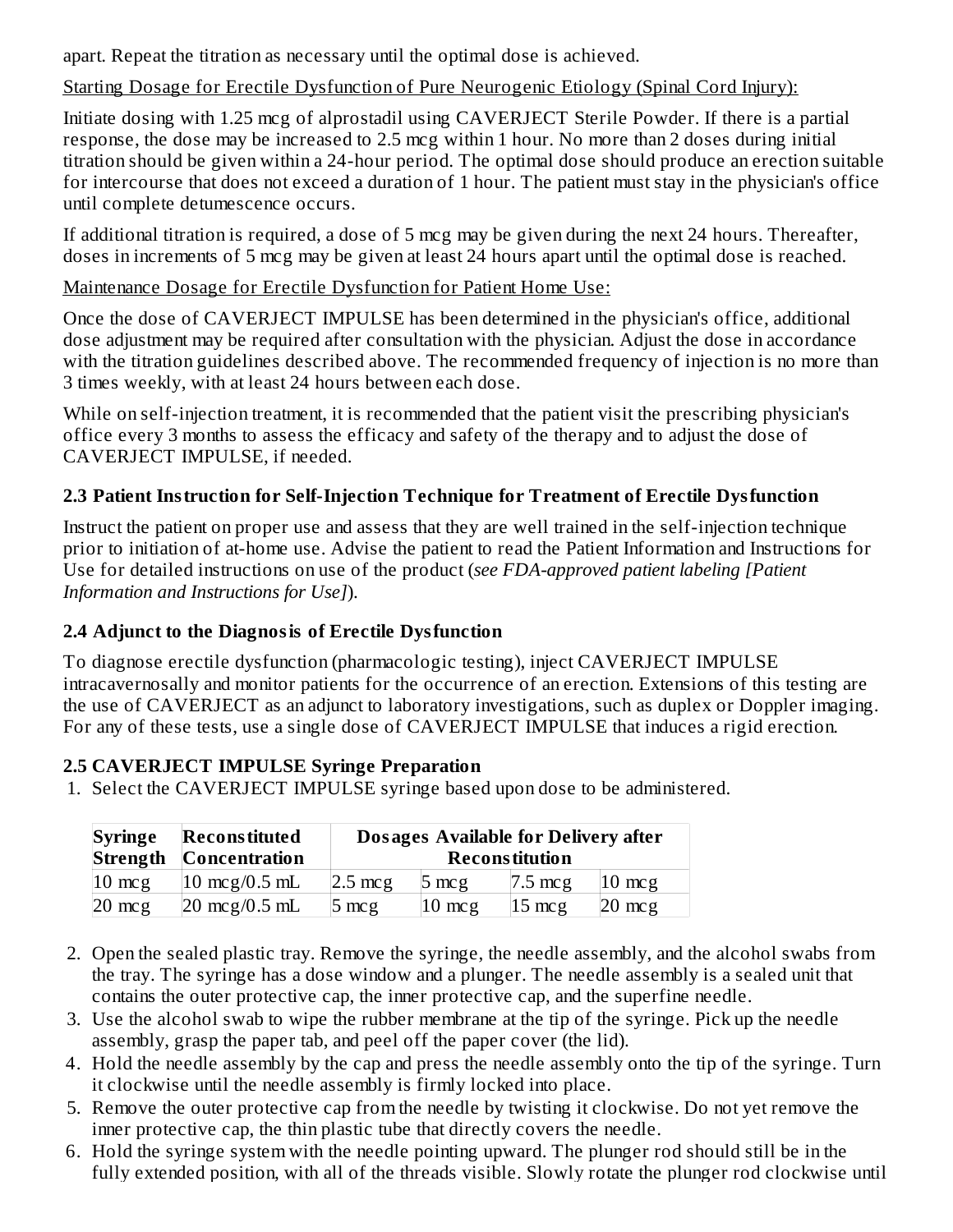it goes all the way in and stops. Do not push on the plunger while trying to rotate it.

- 7. Turn the syringe upside down several times to make sure the solution is evenly mixed. The solution should be clear. Parenteral drug products should be inspected visually for particulate matter and discoloration prior to administration. The product should not be used if particulate matter or discoloration are present.
- 8. Hold the syringe with the needle upward and carefully remove the inner protective cap from the needle. Lightly tap the glass cartridge a few times with your finger until any large bubbles disappear up into the tip. With the syringe pointed upward, push in the plunger rod until it stops to push any air out.
- 9. To set the dose: locate the dose window on the syringe and then slowly turn the plunger rod clockwise until the correct dose number appears in the center of the window. The syringe is now ready for use. If you pass the correct number, keep turning the plunger in the same direction until the correct number comes around again – do not try to turn it backward.
- 10. After reconstitution, the syringe should be used within 24 hours when stored between 36–77°F (2°C to 25°C). Do not freeze. CAVERJECT IMPULSE is for single use only. Discard the injection delivery system and any remaining solution after use.

# **3 DOSAGE FORMS AND STRENGTHS**

Caverject Impulse (alprostadil) for injection contains sterile, freeze-dried alprostadil for reconstitution and sterile bacteriostatic water in a prefilled dual chamber glass cartridge. It is available in 10 mcg and 20 mcg strengths.

# **4 CONTRAINDICATIONS**

CAVERJECT IMPULSE should not be used:

- in men who have a known hypersensitivity to the drug *[see Adverse Reactions (6.1)]*
- in men who have conditions that predispose them to priapism, such as sickle cell anemia or sickle cell trait, multiple myeloma, or leukemia *[see Warnings and Precautions (5.1)]*
- for the treatment of erectile dysfunction in men with fibrotic conditions of the penis, such as anatomical deformation, angulation, cavernosal fibrosis, or Peyronie's disease *[see Warnings and Precautions (5.2)]*
- in men with penile implants.

# **5 WARNINGS AND PRECAUTIONS**

# **5.1 Prolonged Erection and Priapism**

Prolonged erection defined as erection lasting between 4 to 6 hours in duration occurred in 4% of 1,861 patients treated up to 18 months in studies of CAVERJECT Sterile Powder. The incidence of priapism (erections lasting more than 6 hours in duration) was 0.4%. In the event of an erection that persists longer than 4 hours, the patient should seek immediate medical assistance. If priapism is not treated immediately, penile tissue damage and permanent loss of potency may result.

To minimize the chances of prolonged erection or priapism, CAVERJECT IMPULSE should be titrated slowly to the lowest effective dose *[*see *Dosage and Administration (2.1].* In addition, do not use CAVERJECT IMPULSE in patients who have conditions that predispose them to priapism, such as sickle cell anemia or sickle cell trait, multiple myeloma, or leukemia *[see Contraindications (4)]*.

#### **5.2 Penile Fibrosis**

The overall incidence of penile fibrosis, reported in clinical studies with CAVERJECT Sterile Powder was 3%. In one self-injection clinical study where duration of use was up to 18 months, the incidence of penile fibrosis was 7.8%.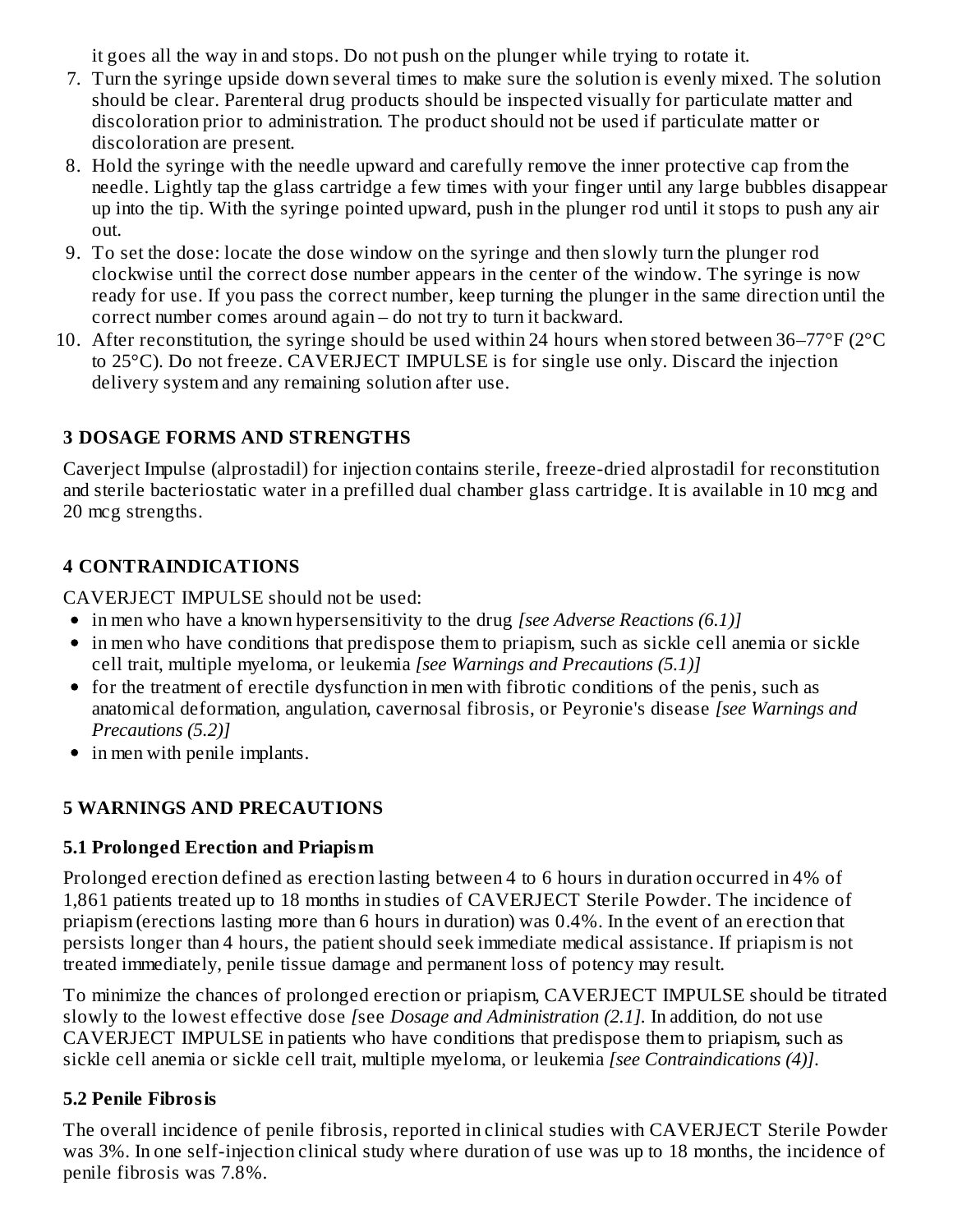Physical examination of the penis, should be performed periodically to detect signs of penile fibrosis. Treatment with CAVERJECT IMPULSE should be discontinued in patients who develop penile angulation or cavernosal fibrosis.

# **5.3 Hypotension**

Intracavernous injections of CAVERJECT IMPULSE can increase peripheral blood levels of alprostadil which can result in hypotension. Avoid use of CAVERJECT IMPULSE in patients with known cavernosal venous leakage.

# **5.4 Injection Site Bleeding When Us ed With Anticoagulants**

Patients on anticoagulants, such as warfarin or heparin, may have increased propensity for injection site bleeding after intracavernosal injection with CAVERJECT IMPULSE. Compress the site of injection with an alcohol swab or sterile gauze for 5 minutes.

# **5.5 Cardiovas cular Risk Related to Underlying Medical Conditions**

There is a potential for cardiac risk of sexual activity in patients with preexisting cardiovascular disease. Therefore, treatments for erectile dysfunction, including CAVERJECT IMPULSE, generally should not be used in men for whom sexual activity is inadvisable because of their underlying cardiovascular status. In addition, the evaluation of erectile dysfunction should include a determination of potential underlying causes and the identification of appropriate treatment following a complete medical assessment.

# **5.6 Risks Of Us e in Combination With Other Vasoactive Medications Injected Intracavernosally**

The safety and efficacy of combinations of CAVERJECT IMPULSE and other vasoactive agents injected intracavernosally have not been established in clinical studies. The risks of prolonged erection, priapism, and hypotension may be increased.

# **5.7 Needle Breakage**

CAVERJECT IMPULSE uses a superfine (29 gauge) needle for administration. As with all superfine needles, the possibility of needle breakage exists and cases of needle breakage have been reported. Needle breakage, with a portion of the needle remaining in the penis, has been reported and, in some cases, required hospitalization and surgical removal. Careful instruction in proper patient handling and injection techniques may minimize the potential for needle breakage.

# **5.8 Benzyl Alcohol**

The preservative benzyl alcohol contained in CAVERJECT IMPULSE has been associated with serious adverse events, including the "gasping syndrome", and death in pediatric patients. The minimum amount of benzyl alcohol at which toxicity may occur is not known. The risk of benzyl alcohol toxicity depends on the quantity administered and the liver and kidneys' capacity to detoxify the chemical. Premature and low-birth weight infants may be more likely to develop toxicity. CAVERJECT IMPULSE is not indicated for pediatric patients.

# **5.9 Couns eling Patients About Sexually Transmitted Dis eas es**

The use of CAVERJECT IMPULSE offers no protection against sexually transmitted diseases. Counseling of patients about the protective measures necessary to guard against sexually transmitted diseases, including the Human Immunodeficiency Virus (HIV) is advised.

# **6 ADVERSE REACTIONS**

The following are discussed in more detail in other sections of the labeling:

Prolonged Erection and Priapism *[see Warnings and Precautions (5.1)]*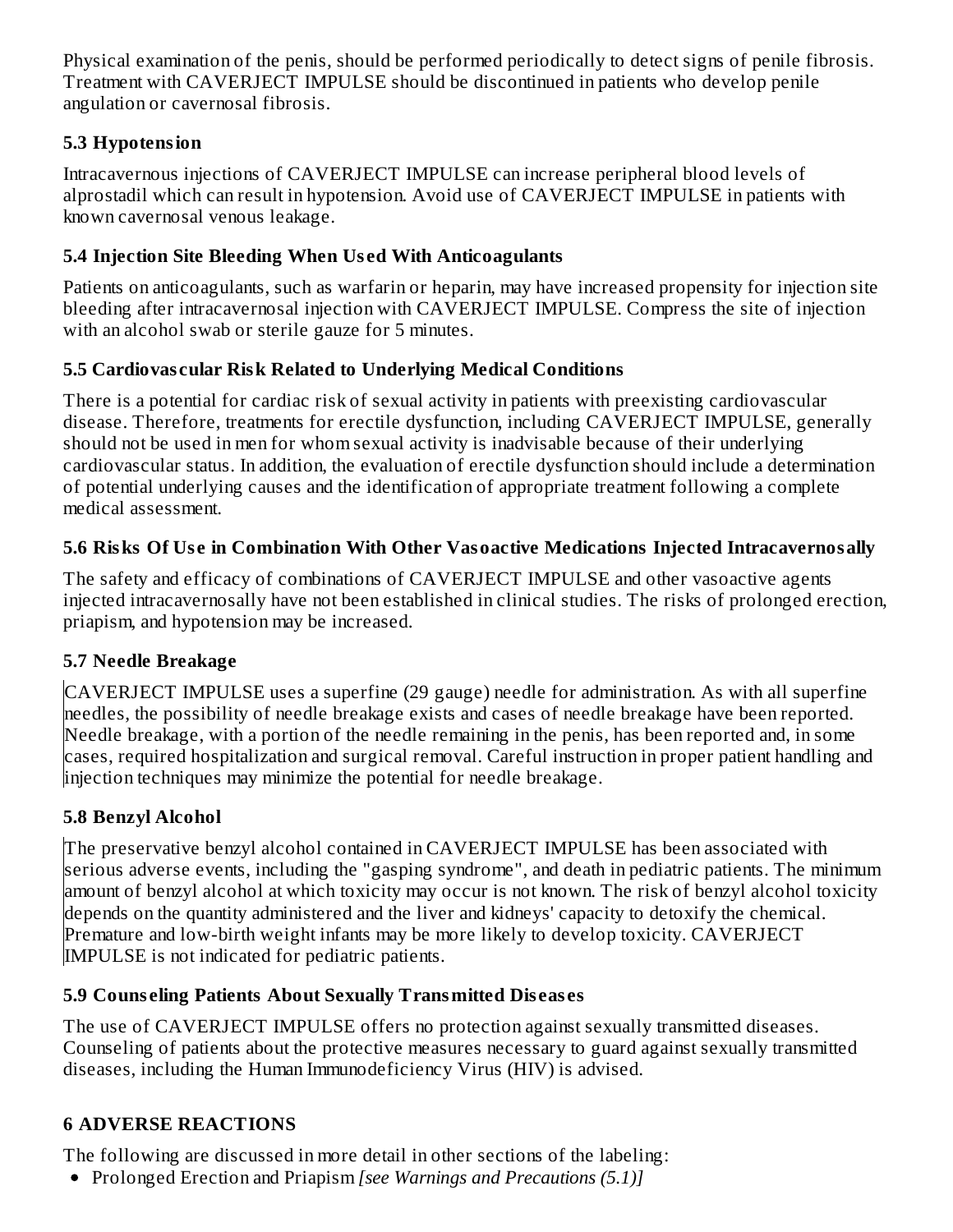Penile Fibrosis *[see Warnings and Precautions (5.2)]*

#### **6.1 Clinical Trials Experience**

Because clinical trials are conducted under widely varying conditions, adverse reaction rates observed in the clinical trials of a drug cannot be directly compared to rates in the clinical trials of another drug and may not reflect the rates observed in clinical practice.

CAVERJECT IMPULSE was evaluated in 87 patients in an open-label crossover study of 6 weeks treatment duration that compared the formulation of alprostadil for injection contained in CAVERJECT IMPULSE with the formulation contained in CAVERJECT Sterile Powder. Doses used in this study ranged from 2.5 mcg to 20 mcg. Adverse reactions reported for the CAVERJECT IMPULSE formulation included: penis disorder (4.6%), prolonged erection (1.1%), injection site erythema (1.1%), rash (1.1%), dizziness (1.1%), and hematospermia (1.1%). Penis disorder included penile pain, postinjection pain, and pain with erection.

CAVERJECT IMPULSE was also evaluated in 63 patients in a single-dose, double-blind, crossover study that compared CAVERJECT IMPULSE with CAVERJECT Sterile Powder. Doses used in this study ranged from 2.5 mcg to 20 mcg. Adverse reactions reported for the CAVERJECT IMPULSE formulation included: penile pain (1.6%) and pruritus (1.6%).

In addition to the adverse reactions observed for CAVERJECT IMPULSE in these two studies, the following adverse reactions have been reported in clinical studies of CAVERJECT Sterile Powder:

Local Adverse Reactions: Local adverse reactions derived from 1861 patients in clinical studies of CAVERJECT Sterile Powder, including an 18-month, open-label study, are shown in Table 1.

| with CAVERJECT Sterile Powder for up to 18 Months |
|---------------------------------------------------|
| 37%                                               |
| 4%                                                |
| 3%                                                |
| 3%                                                |
| 3%                                                |
| 2%                                                |
| $1\%$                                             |
|                                                   |

Penile edema and  $1\%$ 

#### **Table 1. Local Advers e Reactions Reported by ≥ 1% of Patients Treated with CAVERJECT Sterile Powder for up to 18 Months**

\* Penis disorder includes: numbness, irritation, sensitivity, pruritus, erythema, skin tear, discoloration, itching.

The following local adverse reactions were reported in < 1% of patients: injection site hemorrhage, injection site inflammation, injection site itching, injection site swelling, injection site edema, urethral bleeding, penile warmth, numbness, irritation, sensitivity, pruritus, erythema, painful erection, and abnormal ejaculation.

In these studies, no local adverse reactions were reported in the 294 patients who received placebo, except for penile pain (2%).

*Penile Pain:* In the majority of the cases, penile pain was rated mild or moderate in intensity. Three percent of patients discontinued treatment because of penile pain

*Prolonged Erection/Priapism:* Prolonged erection was defined as an erection that lasted for 4 to 6 hours; priapism was defined as an erection that lasted 6 hours or longer. In clinical studies, the frequency of prolonged erection after intracavernosal administration of CAVERJECT Sterile Powder was 4%, while the frequency of priapism was 0.4% *[see Warnings and Precautions (5.1)].*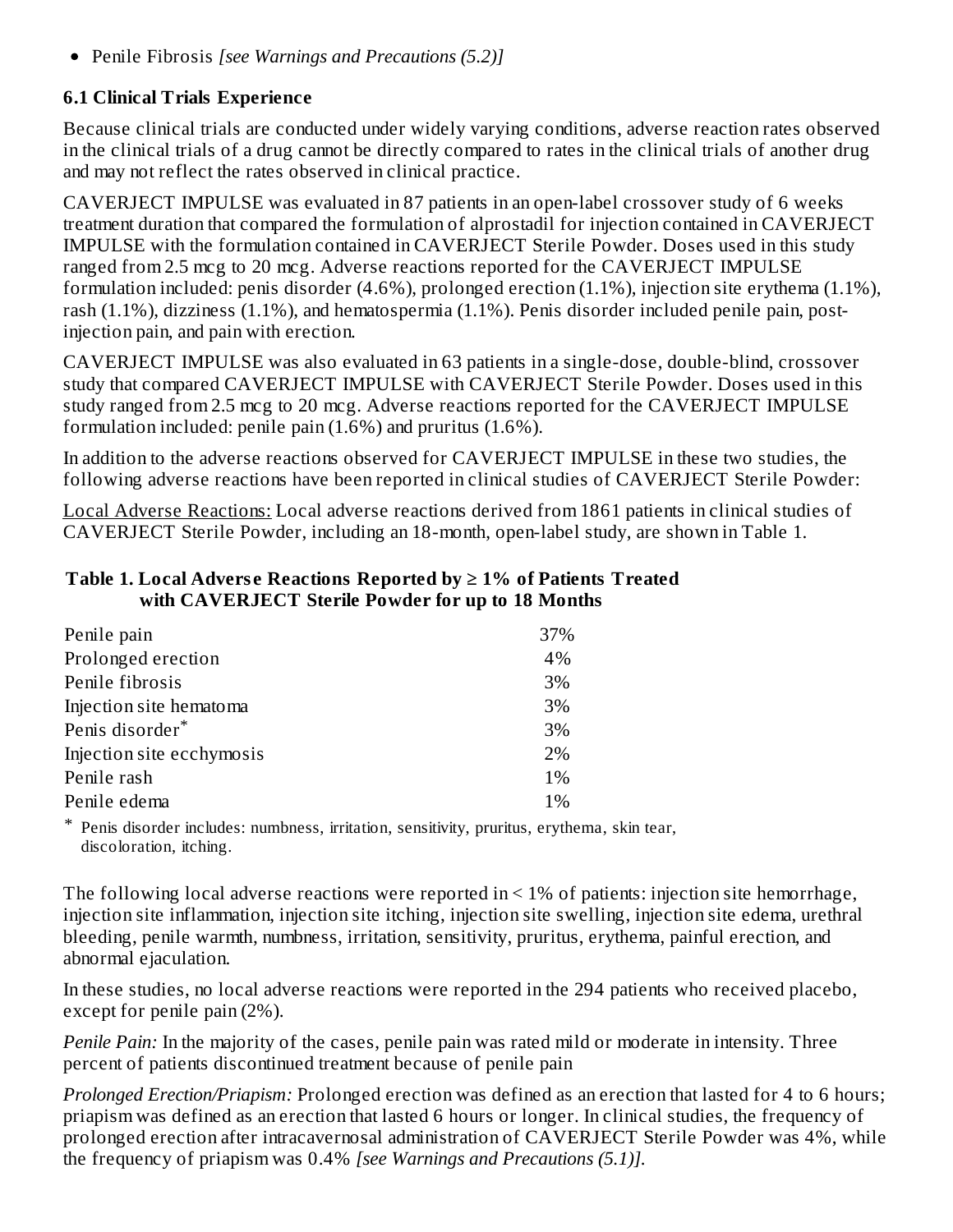*Penile Hematoma/Ecchymosis:* In clinical studies the frequency of penile hematoma and ecchymosis was 3% and 2%, respectively.

Systemic Adverse Reactions**:** Systemic adverse reactions reported by ≥ 1% of subjects in clinical studies of CAVERJECT Sterile Powder included: dizziness (1%).

The following systemic adverse reactions, were reported in < 1% of patients: testicular pain, scrotal edema, hematuria, pelvic pain, hypotension, vasodilation, vasovagal reaction, diaphoresis, rash, and nonapplication site pruritus. Three patients (0.2%) discontinued due to symptomatic hypotension.

No systemic adverse reactions were reported in the 294 patients who received placebo.

# **6.2 Post-marketing Experience**

The following additional adverse reactions have been reported: device malfunction/failure, drug ineffective and drug effect decreased.

# **7 DRUG INTERACTIONS**

The potential for pharmacokinetic drug-drug interactions between alprostadil and other agents administered orally or intracavernosally has not been formally studied *[see Warnings and Precautions (5.6)]*.

# **8 USE IN SPECIFIC POPULATIONS**

# **8.1 Pregnancy**

CAVERJECT IMPULSE is not indicated for use in females.

# **8.2 Lactation**

CAVERJECT IMPULSE is not indicated for use in females.

# **8.4 Pediatric Us e**

CAVERJECT IMPULSE is not indicated for use in pediatric patients *[see Warnings and Precautions (5.8)]*.

# **8.5 Geriatric Us e**

A total of 341 subjects included in clinical studies were 65 and older. No overall differences in safety and effectiveness were observed between these subjects and younger subjects, and the other reported clinical experience has not identified differences in responses between elderly and younger patients.

# **10 OVERDOSAGE**

Overdosage was not observed in clinical trials with CAVERJECT IMPULSE. If intracavernous overdose of CAVERJECT IMPULSE occurs, the patient should be under medical supervision until any systemic effects have resolved and/or until penile detumescence has occurred. Treatment of any systemic symptoms (e.g., hypotension) would be appropriate.

# **11 DESCRIPTION**

CAVERJECT IMPULSE contains alprostadil a synthetic form of prostaglandin  $E_1$  (PGE<sub>1</sub>) and is designated chemically as (11α,13E,15S)-11,15-dihydroxy-9-oxoprost-13-en-1-oic acid. The molecular weight is 354.49.

Alprostadil is a white to off-white crystalline powder with a melting point between  $115^{\circ}$  and  $116^{\circ}$ C. Its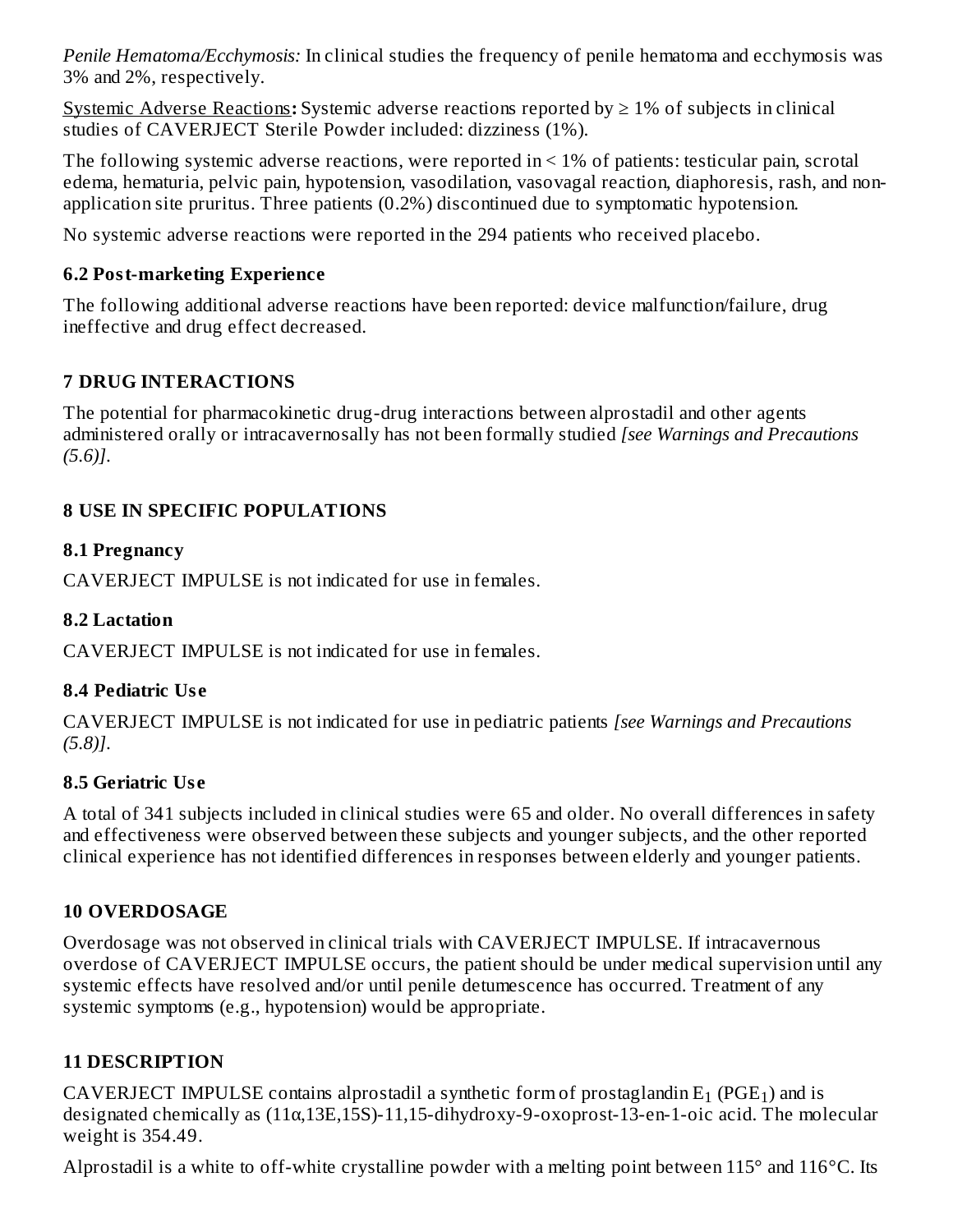solubility at 35°C is 8000 micrograms (mcg) per 100 milliliter double distilled water.

The structural formula of alprostadil is represented below:



CAVERJECT IMPULSE is available as a disposable, single-dose, dual chamber syringe system. The system includes a glass cartridge which contains sterile, freeze-dried alprostadil in the front chamber and sterile bacteriostatic water for injection in the rear chamber. The alprostadil is reconstituted with the sterile bacteriostatic water just before injection. CAVERJECT IMPULSE is available in two strengths for intracavernosal administration:

**10 microgram** – The reconstituted solution has a volume of 0.64 mL. The delivered volume, 0.5 mL, contains 10 micrograms (mcg) of alprostadil, 324.7 mcg of alpha cyclodextrin, 45.4 mg of lactose, 23.5 mcg of sodium citrate, and 4.45 mg of benzyl alcohol.

**20 microgram** – The reconstituted solution has a volume of 0.64 mL. The delivered volume, 0.5 mL, contains 20 micrograms (mcg) of alprostadil, 649.3 mcg of alpha cyclodextrin, 45.4 mg of lactose, 23.5 mcg of sodium citrate, and 4.45 mg of benzyl alcohol.

During manufacture, the pH of the alprostadil for injection was adjusted with hydrochloric acid and/or sodium hydroxide before lyophilization.

# **12 CLINICAL PHARMACOLOGY**

# **12.1 Mechanism of Action**

Alprostadil induces erection by relaxation of trabecular smooth muscle and by dilation of cavernosal arteries. This leads to expansion of lacunar spaces and entrapment of blood by compressing the venules against the tunica albuginea, a process referred to as the corporal veno-occlusive mechanism.

# **12.2 Pharmacodynamics**

There are no results from pharmacodynamic studies in humans.

# **12.3 Pharmacokinetics**

**Absorption:** For the treatment of erectile dysfunction, alprostadil is administered by injection into the corpora cavernosa. The absolute bioavailability of alprostadil has not been determined.

**Distribution:** Following intracavernosal injection of 20 mcg alprostadil, mean peripheral plasma concentrations of alprostadil at 30 and 60 minutes after injection (89 and 102 picograms/mL, respectively) were not significantly greater than baseline levels of endogenous alprostadil (96 picograms/mL). Plasma levels of alprostadil were measured using a radioimmunoassay method. Alprostadil is bound in plasma primarily to albumin (81% bound) and to a lesser extent  $\alpha$ -globulin IV-4 fraction (55% bound). No significant binding to erythrocytes or white blood cells was observed.

**Metabolism:** Alprostadil is converted to compounds, which are further metabolized prior to excretion. Following intravenous administration, approximately 80% of circulating alprostadil is metabolized in one pass through the lungs, primarily by beta- and omega-oxidation. Following intracavernosal injection of 20 mcg alprostadil, peripheral levels of the major circulating metabolite, 13, 14-dihydro-15-oxo-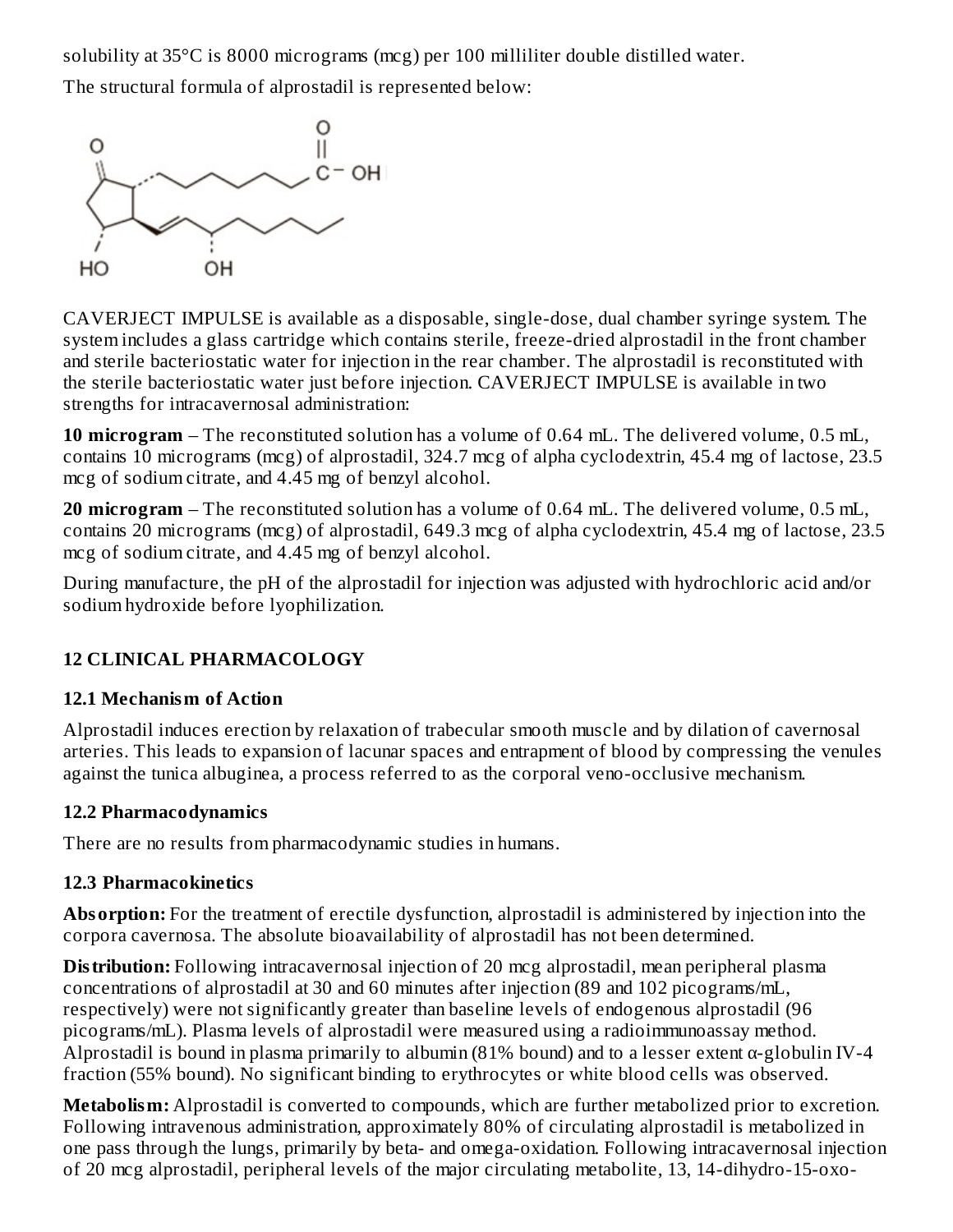$\mathrm{PGE_{1}},$  increased to reach a peak 30 minutes after injection and returned to pre-dose levels by 60 minutes after injection.

**Excretion:** The metabolites of alprostadil are excreted primarily by the kidney, with almost 90% of an administered intravenous dose excreted in urine within 24 hours post-dose. The remainder of the dose is excreted in the feces. There is no evidence of tissue retention of alprostadil or its metabolites following intravenous administration.

*Pharmacokinetics in Specific Populations*

**Geriatric:** The potential effect of age on the pharmacokinetics of alprostadil has not been formally evaluated.

**Race:** The potential effect of race on the pharmacokinetics of alprostadil has not been formally evaluated.

**Renal and Hepatic Insufficiency:** The pharmacokinetics of alprostadil have not been formally studied in patients with renal or hepatic insufficiency.

# **13 NONCLINICAL TOXICOLOGY**

#### **13.1 Carcinogenesis, Mutagenesis, Impairment of Fertility**

Long-term carcinogenicity studies have not been conducted. The following battery of mutagenicity assays revealed no potential for mutagenesis: bacterial mutation (Ames), alkaline elution, rat micronucleus, sister chromatid exchange, CHO/HGPRT mammalian cell forward gene mutation, and unscheduled DNA synthesis (UDS). Rat reproductive studies indicate that alprostadil at doses of up to 0.2 mg/kg/day does not adversely affect or alter rat spermatogenesis, providing a 200-fold margin of safety compared with the usual human doses.

# **14 CLINICAL STUDIES**

The efficacy of CAVERJECT Sterile Powder was investigated in men with a diagnosis of erectile dysfunction due to psychogenic, vasculogenic, neurogenic, and/or mixed etiology in two double-blind placebo controlled studies (Study 1 and Study 2) and in one 6-month open-label study (Study 3). In clinical studies (Study 1 and Study 3), over 80% of patients experienced an erection sufficient for sexual intercourse after intracavernosal injection of CAVERJECT Sterile Powder.

Study 1: A total of 153 men with ED with a mean age of 53 years (range 23–69 years) were enrolled. The study had three phases: a 2.5 week, randomized, double-blind, placebo-controlled crossover phase in which each man received in-office injections of placebo or 2.5 mcg, 5 mcg, 7.5 mcg, or 10 mcg of CAVERJECT Sterile Powder; a 2 week, open-label, in-office dose-titration phase to identify the optimum home-use dose (the latter dose was defined as a dose inducing an erection sufficient for intercourse and lasting ≤ 60 minutes); and a 4-week open-label, at-home phase. In the double-blind placebo-controlled, crossover phase, each dose of CAVERJECT was significantly more effective than placebo by clinical evaluation ("full penile rigidity") and by RigiScan criteria ( $\geq 70\%$  rigidity for at least 10 minutes); there was no response to placebo. The percentage of responders increased with increasing doses of CAVERJECT. The overall response rates in the crossover and dose-titration phases were 76% (117/153) by clinical evaluation and 51% (78/152) by RigiScan criteria. Seventy-three percent of the injections in 102 men who used CAVERJECT in the at-home phase resulted in satisfactory intercourse. Seventy-five percent of the men who used CAVERJECT in the at-home phase remained on the dose identified as optimum for them during the dose-titration phase; 17% and 8% of the men decreased or increased their dose, respectively. The mean duration of erection per injection was 70.8 minutes.

Study 2: A total of 296 men with ED with a mean age of 54 years (range 21–74 years) were enrolled in this double-blind, placebo controlled, parallel-arm design study. The men were randomly assigned to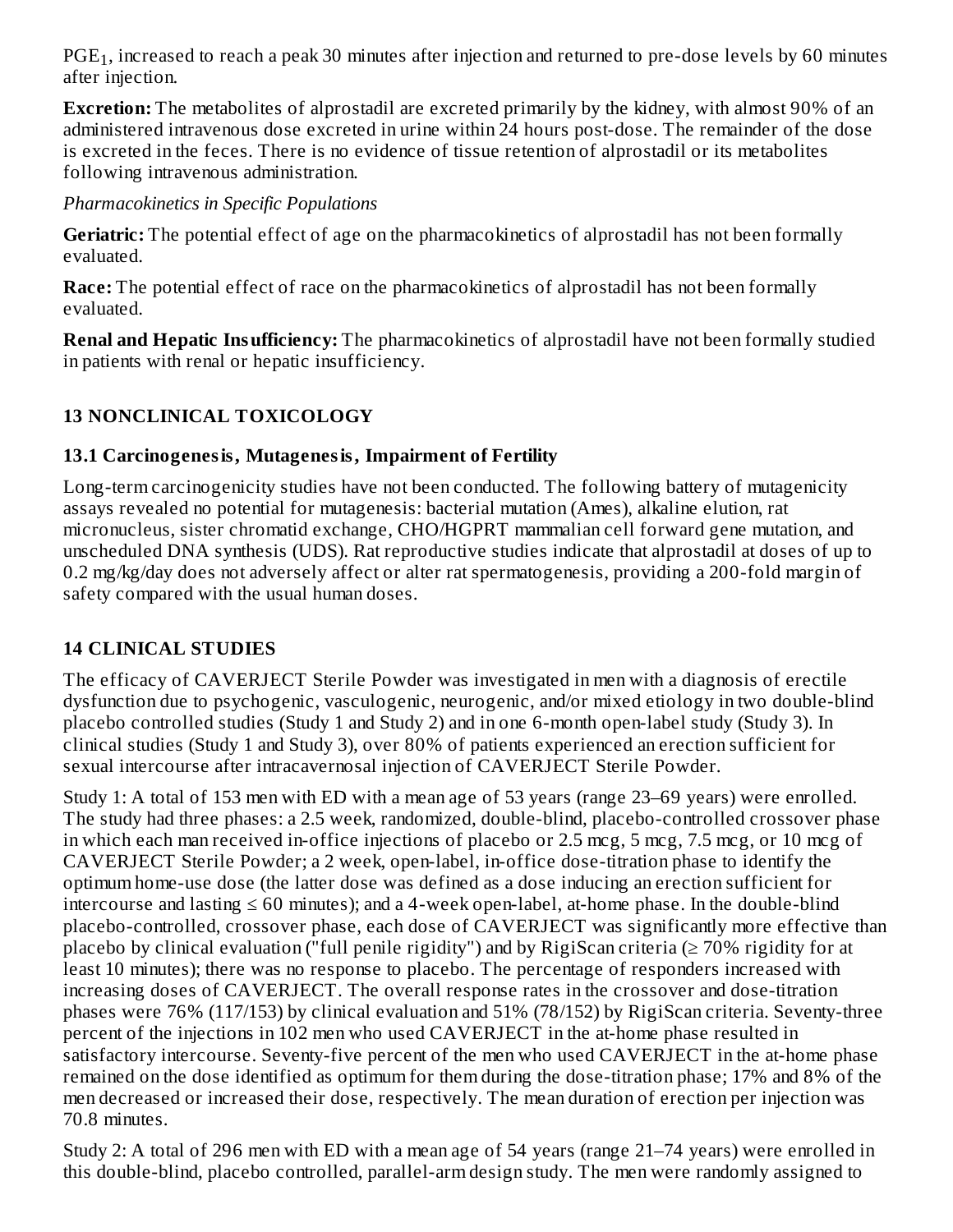one of five groups and received either a single dose of placebo, 2.5 mcg, 5 mcg, 10 mcg, or 20 mcg of CAVERJECT Sterile Powder. No patient responded to placebo. The differences in the response rates in both the clinical and the RigiScan evaluations between each of the doses of CAVERJECT and placebo were statistically significant. There was also a statistically significant dose-response relationship with higher clinical response rates and higher RigiScan response rates with increasing doses of CAVERJECT (with exception of the 10-mcg dose). The mean duration of erection after injection ranged from 12 minutes after the 2.5-mcg dose to 44 minutes after the 20-mcg dose and the relationship was linear  $(p = .025$ , linear regression analysis).

Study 3: The efficacy of CAVERJECT Sterile Powder was further evaluated in a 6-month, open-label, at-home study in 683 men with ED with a mean age of 58 years (range 20–79 years). The optimum dose of CAVERJECT was established by titration in 89% of men (606/683). A total of 471/683 men (69%) completed the 6-month study. Eighty-seven percent of the 13,762 injections of CAVERJECT administered resulted in satisfactory sexual activity. The mean duration of erection was 67.5 minutes.

The formulation of alprostadil contained in CAVERJECT IMPULSE was compared to CAVERJECT Sterile Powder in 87 men with ED in a single-blind, crossover study. The doses used by the patients in the study ranged from 2.5 mcg to 20 mcg and were the same for both formulations. The efficacy of the two formulations was shown to be comparable, as assessed by the 30-point erectile function (EF) domain score from the International Index of Erectile Function (IIEF) and by a physician-assessment score for erectile response. The mean EF domain scores for CAVERJECT Sterile Powder and the formulation contained in CAVERJECT IMPULSE were 26.6 (SD=5.3) and 27.6 (SD=3.8), respectively. The mean physician's assessment scores for CAVERJECT Sterile Powder and the formulation contained in CAVERJECT IMPULSE were 2.6 (SD=0.6) and 2.7 (SD=0.5), respectively, based on a scale of 0 (no tumescence) to 3 (full rigidity).

# **16 HOW SUPPLIED/STORAGE AND HANDLING**

CAVERJECT IMPULSE is supplied as a disposable, single-dose, dual chamber syringe system. The system includes a glass cartridge, which contains sterile, freeze-dried alprostadil in the front chamber and sterile bacteriostatic water for reconstitution in the rear chamber. The syringes contain either 12.8 or 25.6 mcg of alprostadil to allow delivery of a maximum of 10 or 20 mcg/0.5mL. Store the unreconstituted product at 68°F to 77°F (20°C to 25°C); excursions permitted to 59°F to 86°F (15°C to 30°C) [see USP Controlled Room Temperature].

When reconstituted and used as directed, the deliverable amount for the 10 mcg strength is 10 mcg/0.5 mL or an increment of 10 mcg/0.5 mL: 2.5 mcg/0.125 mL, 5 mcg/0.25 mL, or 7.5 mcg/0.375 mL of alprostadil. The deliverable amount for the 20 microgram strength is 20 mcg/0.5 mL or an increment of 20 mcg/0.5 mL: 5 mcg/ 0.125 mL, 10 mcg/0.250 mL, or 15 mcg/0.375 mL of alprostadil. The reconstituted solution should be used within 24 hours when stored between 36–77°F (2°C to 25°C). Do not freeze.

CAVERJECT IMPULSE is supplied in a carton containing 2 blister trays. Each blister tray contains one dual chamber syringe system, one needle and 2 alcohol swabs. It is available in the following strengths:

| $10 \text{ mcg}$ | NDC 0009-5181-01 |
|------------------|------------------|
| $20 \text{ mcg}$ | NDC 0009-5182-01 |

# **17 PATIENT COUNSELING INFORMATION**

Advise the patient to read the FDA-approved patient labeling (Patient Information and Instructions for Use)

# **Dosing and Self-Administration**

To ensure safe and effective use of CAVERJECT IMPULSE, instruct and train the patient in the self-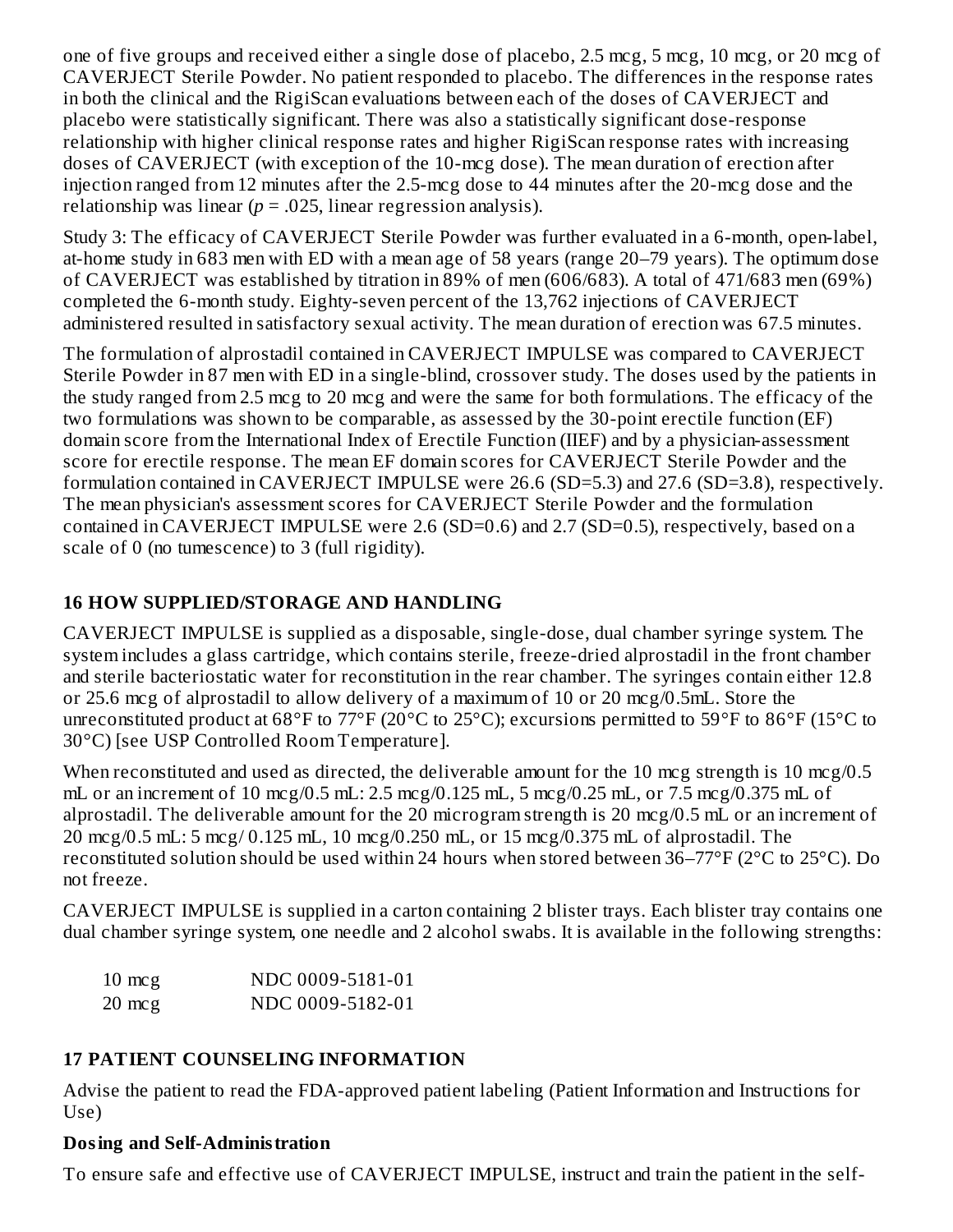injection technique before he begins intracavernosal treatment with CAVERJECT IMPULSE, at home. Inform the patient the initial dose administration and dose titration will take place in the physician's office.

Once the home dose of CAVERJECT IMPULSE has been established instruct the patient not to change the dose without consulting their physician.

The patient may expect an erection to occur within 5 to 20 minutes and it should last no longer than 1 hour. CAVERJECT IMPULSE should be used no more than 3 times per week, with at least 24 hours between each use.

Inform the patient that they must visit the physician's office for regular check-ups for assessment of the therapeutic benefit and safety of treatment with CAVERJECT IMPULSE.

When self-administering the patient should be instructed to:

- Discard any reconstituted solution with precipitates or discoloration
- Administer the injection along the dorso-lateral aspect of the proximal third of the penis
- Wipe the intended injection site with an alcohol swab prior to injection
- Avoid visible veins during injection
- Alternate the side of the penis that is injected and the site of injection
- Compress the site of injection with an alcohol swab or sterile gauze for 5 minutes
- Use each CAVERJECT IMPULSE system only once and discard after use
- Do not use a bent needle. If the needle is bent, it must not be used; they should also not attempt to straighten a bent needle. They should remove the needle from the syringe, discard it, and attach a new, unused sterile needle to the syringe.
- Not re-use or share needles and to properly discard after use

#### **Penile Pain**

Advise patients that the most frequently occurring side-effect is penile pain after injection, and is usually mild to moderate in severity *[see Adverse Reactions (6.1)]*.

# **Priapism**

A potentially serious adverse reaction with intracavernosal therapy of CAVERJECT IMPULSE is priapism. Instruct the patient to seek immediate medical assistance if an erection persists for longer than 4 hours *[see Warnings and Precautions (5.1)]*.

# **Penile Fibrosis**

Penile fibrosis has been reported in clinical studies with CAVERJECT. Advise the patient to report any penile pain that was not present before or that increased in intensity, as well as the occurrence of nodules or hard tissue in the penis or curvature of the erect penis to his physician as soon as possible. *[see Warnings and Precautions (5.2)]*.

#### **Injection Site Reactions**

Inform the patient that injection of CAVERJECT IMPULSE can induce a small amount of bleeding at the site of injection and that hematoma and ecchymosis may occur. Advise the patient to report any persistent redness, tenderness or swelling.

# **Sexually Transmitted Dis eas e**

Use of intracavernosal CAVERJECT IMPULSE offers no protection from the transmission of sexually transmitted diseases. Advise the patient about the protective measures that are necessary to guard against the spread of sexually transmitted diseases, including the human immunodeficiency virus (HIV).

This product's label may have been updated. For current full prescribing information, please visit www.pfizer.com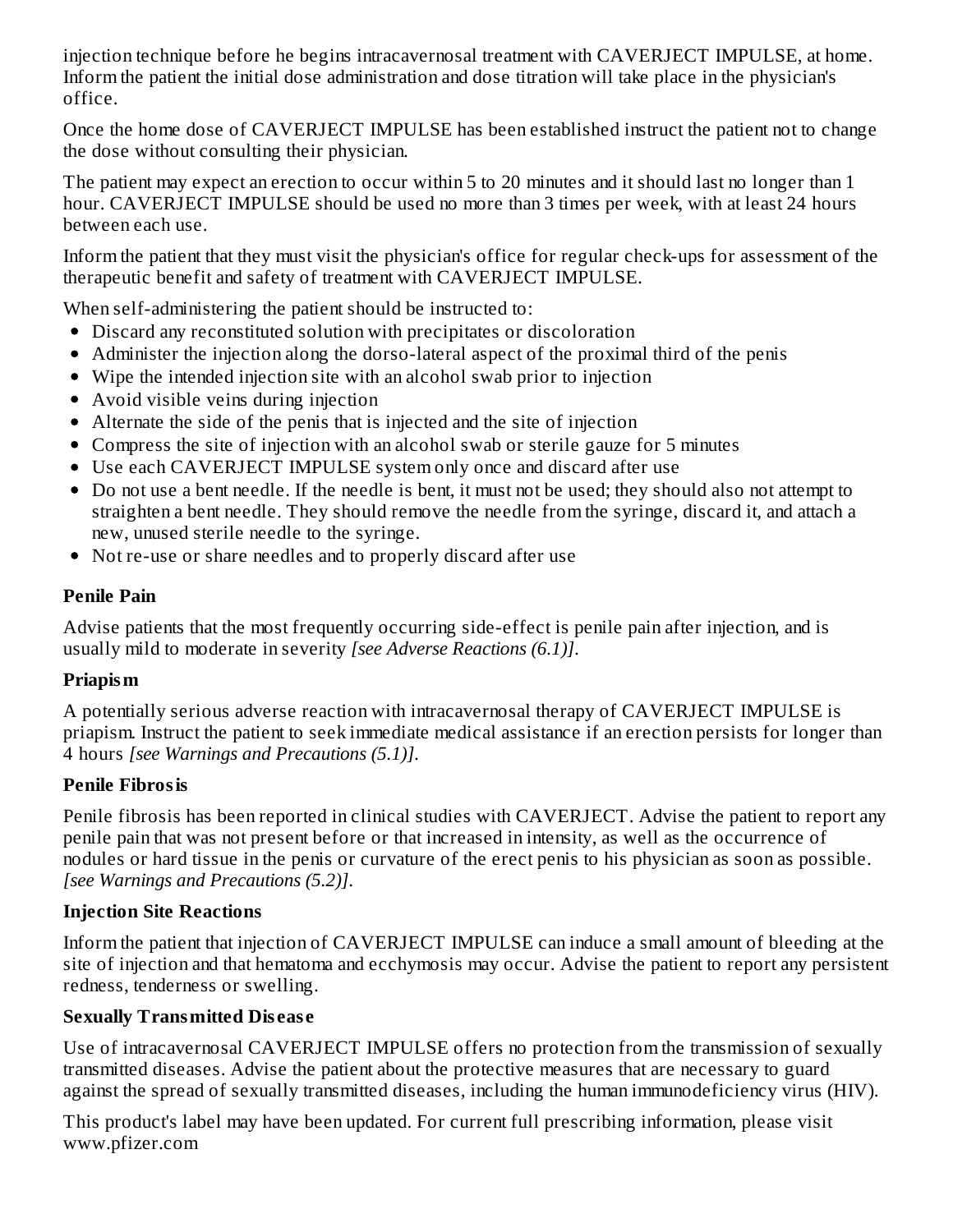**Distributed by** 



LAB-0007-9.0

#### **Patient Information CAVERJECT IMPULSE [KAV-er-jeckt] ®(alprostadil) for injection, for intracavernosal us e**

Read this Patient Information before you start using CAVERJECT IMPULSE and each time you get a refill. There may be new information. This information does not take the place of talking to your healthcare provider about your medical condition or your treatment.

#### **What is CAVERJECT IMPULSE?**

CAVERJECT IMPULSE is a prescription medicine used:

- to treat erectile dysfunction (ED).
- with other medical tests to diagnose ED.

CAVERJECT IMPULSE is not meant for use in women or children under 18 years of age.

#### **Who should not us e CAVERJECT IMPULSE?**

#### **Do not us e CAVERJECT IMPULSE if you have:**

- certain medical problems that might cause you to have an erection that lasts for more than 4 hours, such as sickle cell anemia, sickle cell trait, multiple myeloma, leukemia.
- a deformed penis shape
- a penile implant

#### **What should I tell my healthcare provider before using CAVERJECT IMPULSE?**

#### **Before you us e CAVERJECT IMPULSE, tell your healthcare provider if you:**

- have had an erection that lasted more than 4 hours
- have sickle cell trait or sickle cell anemia
- have or have had a blood cell cancer called multiple myeloma or leukemia
- have a deformed penis shape
- have a penile implant
- have low blood pressure (hypotension)
- have bleeding problems
- have or have had heart problems such as a heart attack, irregular heartbeat, angina, chest pain, narrowing of the aortic valve or heart failure
- have any other medical conditions

**Tell your healthcare provider about all the medicines you take,** including prescription and over-thecounter medicines, vitamins, and herbal supplements.

CAVERJECT IMPULSE may affect the way other medicines work, and other medicines may affect the way CAVERJECT IMPULSE works causing side effects.

**Especially tell your healthcare provider if you take** any other medicines that are injected into your penis (intracavernosally) or certain medicines called anticoagulant medicines (such as heparin or warfarin).

Ask your healthcare provider or pharmacist for a list of these medicines, if you are not sure.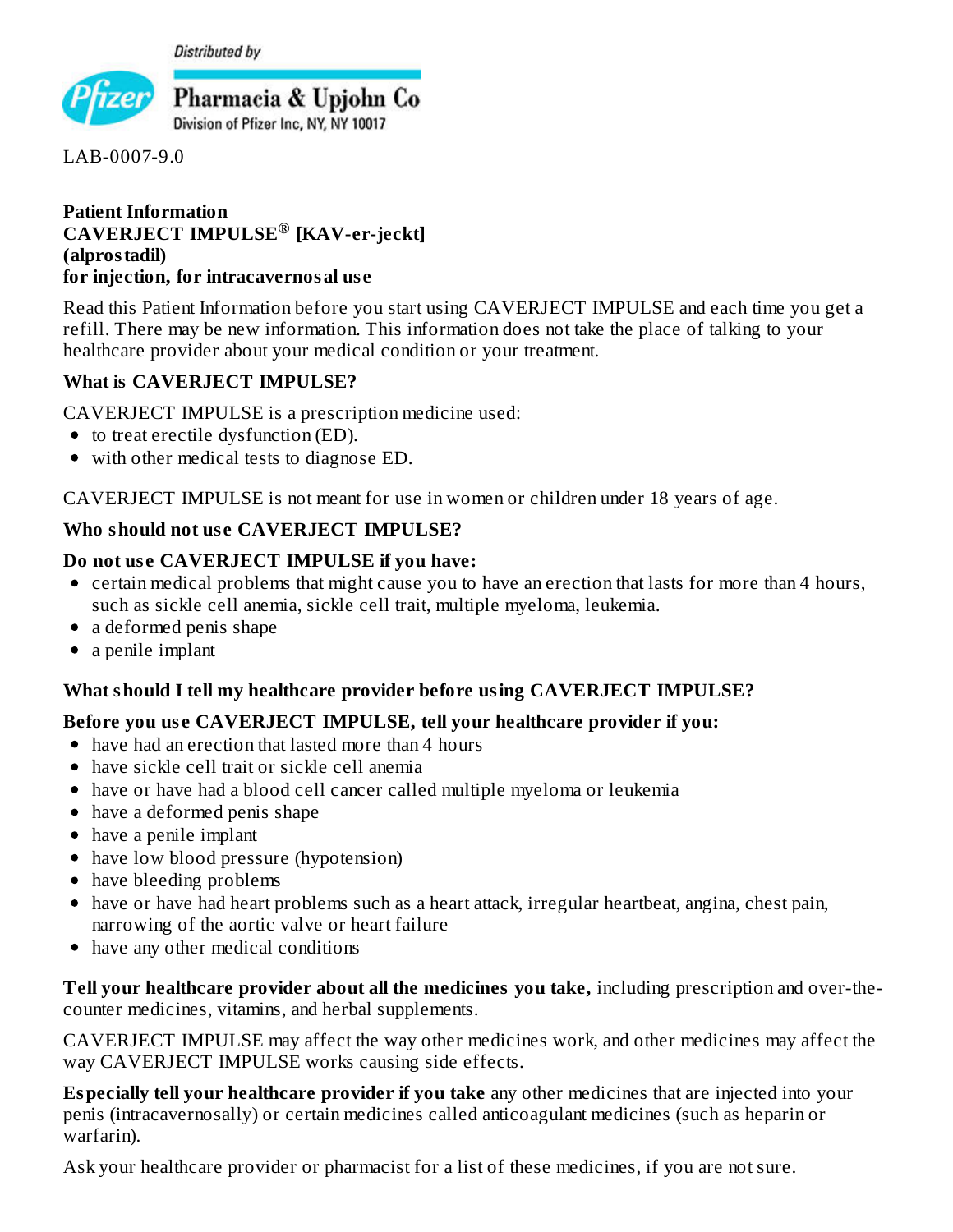Know the medicines you take. Keep a list of them to show to your healthcare provider and pharmacist when you get a new medicine.

# **How should I us e CAVERJECT IMPULSE?**

- See the detailed **Instructions for Us e** that comes with your CAVERJECT IMPULSE for information about how to prepare and inject CAVERJECT IMPULSE the right way.
- Use CAVERJECT IMPULSE exactly as your healthcare provider tells you to.
- Your healthcare provider will tell you how much CAVERJECT IMPULSE to use and when to use it.
- Your healthcare provider may change your dose if needed. **Do not** change your dose of CAVERJECT IMPULSE without first talking to your healthcare provider.
- **Your healthcare provider should show you how to prepare and inject CAVERJECT IMPULSE the right way before you inject it for the first time.**
- CAVERJECT IMPULSE should not be used more than 3 times per week.
- CAVERJECT IMPULSE should not be used more than 1 time every 24 hours.
- Change the exact place and side of the penis that you inject Caverject Impulse each time you use it.
- CAVERJECT IMPULSE is for one use only and should be thrown away properly after a single use.

You should see your healthcare provider every 3 months for check-ups to be sure that CAVERJECT IMPULSE is working the right way and to change your CAVERJECT IMPULSE dose if needed.

# **What are the possible side effects of CAVERJECT IMPULSE?**

# **CAVERJECT IMPULSE may caus e s erious side effects, including:**

- **an erection that will not go away .** If you have an erection that lasts more than 4 hours, get medical help right away. If it is not treated right away, this condition can permanently damage your penis.
- **deformed penis shape (penile fibrosis).** Your healthcare provider should check your penis regularly for signs of penile fibrosis. You should not continue to use CAVERJECT IMPULSE if you get penile fibrosis.
- **low blood pressure (hypotension)**
- **injection site bleeding.** People who take certain medicines called anticoagulants (such as heparin or warfarin) may have a risk for increased bleeding at the injection site.
- **increas ed risk of heart problems.** Sexual activity can put an extra strain on your heart, especially if your heart is weak from a heart attack or heart disease. Ask your healthcare provider if your heart is healthy enough to handle the extra strain of having sex. Stop sexual activity and get medical help right away if you get symptoms of a heart problem such as chest pain, dizziness or nausea.
	- **needle breakage**. There is a possibility of needle breakage with use of CAVERJECT IMPULSE. To best avoid breaking the needle, you should pay careful attention to your healthcare provider's instructions and try to handle the syringe and needle properly. If the needle is bent at any time, do not attempt to straighten it and do not use it. A bent and re-straightened needle is predisposed to breakage. Remove the needle from the syringe, discard, and attach a new, unused sterile needle to the syringe. If the needle breaks during injection and you are able to see and grasp the broken end, you should remove it and contact your healthcare provider. If you cannot see or cannot grasp the broken end, you should promptly contact your healthcare provider
- **benzyl alcohol toxicity.** Benzyl alcohol is a preservative in CAVERJECT IMPULSE. Benzyl  $\bullet$ alcohol has caused serious side effects, including death, in children, especially premature and lowbirth weight infants, who have received the preservative benzyl alcohol. CAVERJECT IMPULSE is not meant for use in children.

CAVERJECT IMPULSE does not protect you or your partner from getting sexually transmitted infections, including HIV-the virus that causes AIDS.

# **The most common side effects of CAVERJECT IMPULSE include:**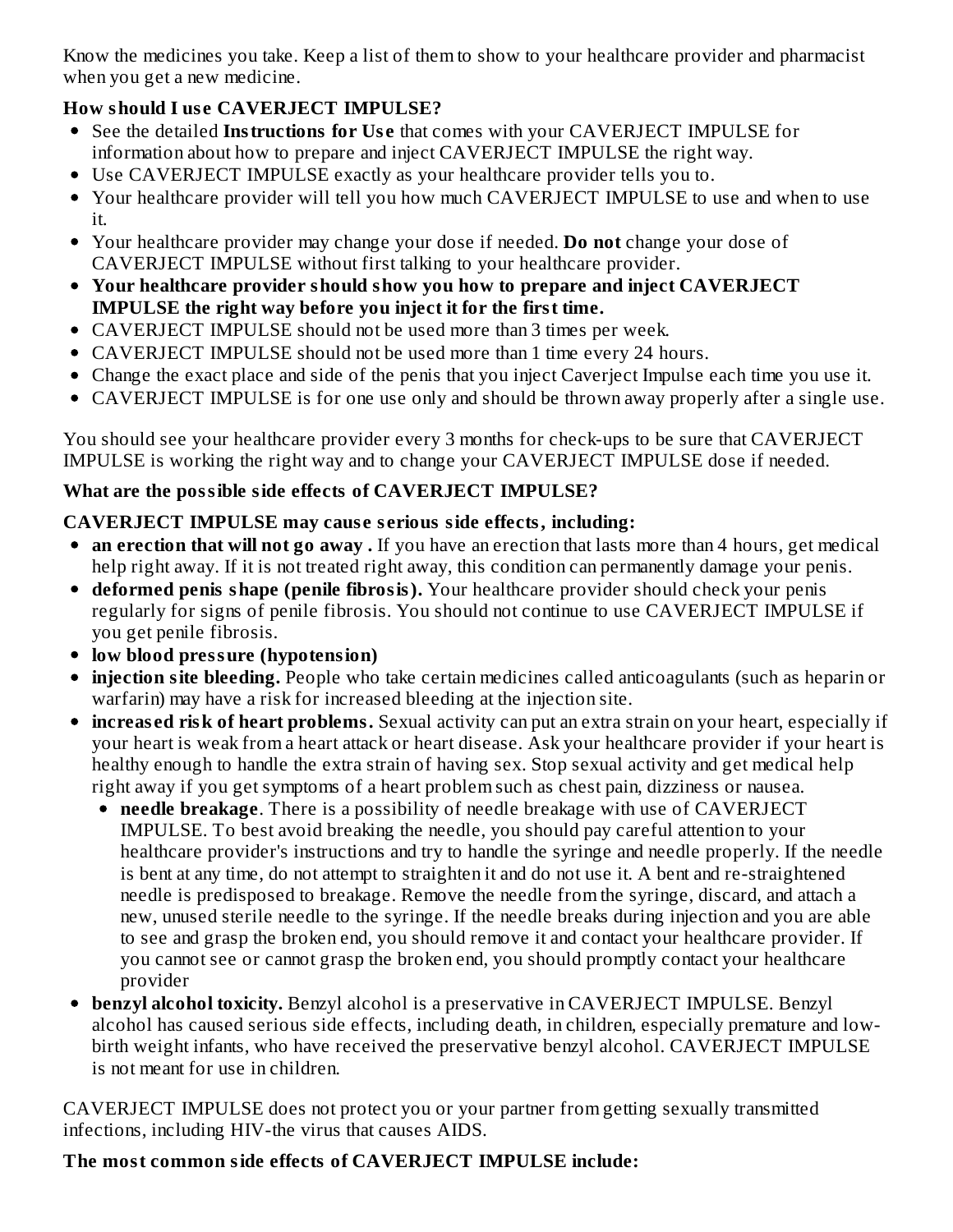- penile pain
- erection lasting 4 to 6 hours (prolonged erection)
- penile fibrosis (deformed penis shape)
- bruising at the injection site
- penile numbness, irritation, sensitivity, itching, swelling and discoloration
- skin tears of the penis
- penile rash

Tell your healthcare provider if you have any side effect that bothers you or that does not go away.

These are not all the possible side effects of CAVERJECT IMPULSE. For more information, ask your healthcare provider or pharmacist.

Call your doctor for medical advice about side effects. You may report side effects to FDA at 1-800- FDA-1088.

# **General information about the safe and effective us e of CAVERJECT IMPULSE**

Medicines are sometimes prescribed for purposes other than those listed in a Patient Information Leaflet. Do not use CAVERJECT IMPULSE for a condition for which it was not prescribed. Do not give CAVERJECT IMPULSE to other people even if they have the same symptoms that you have. It may harm them.

This Patient Information summarizes the most important information about CAVERJECT IMPULSE. If you would like more information, talk with your healthcare provider. You can ask your pharmacist or healthcare provider for information about CAVERJECT IMPULSE that is written for health professionals.

For more information, go to www.pfizer.com or call 1-800-438-1985.

#### **What are the Ingredients in CAVERJECT IMPULSE?**

#### **Active ingredient:** alprostadil

**Inactive ingredients:** alpha cyclodextrin, lactose, sodium citrate, benzyl alcohol and hydrochloric and/or sodium hydroxide for pH adjustment.

#### **What are the caus es of and treatments for ED?**

There are several causes of ED. These include medications that you may be taking for other conditions, poor blood circulation in the penis, nerve damage, emotional problems, too much smoking or alcohol use, use of street drugs, and hormonal problems. Often, ED is due to more than one cause.

Treatments for ED include switching medications if you are taking a medication that causes erectile dysfunction, prescription medications, medical devices that produce an erection, surgical procedures to correct blood flow in the penis, penile implants, and psychological counseling.

You should not stop taking any prescription medications, unless told to do so by your doctor.

The use of other medical treatments for ED in combination with CAVERJECT is not recommended. Discuss any concerns you may have about combination treatment with your doctor.

#### **INSTRUCTIONS FOR USE**

#### **Before you us e CAVERJECT, your doctor must train you in how to prepare and give the injection properly.**

Before using CAVERJECT, talk to your doctor about what to expect when using it, possible side effects, and what to do if side effects occur. Your dose has been selected for your individual needs. Do not change your dose without consulting your doctor. If you are not sure of the volume or dose to be used, talk to your doctor or pharmacist.

Follow these instructions exactly to properly prepare the syringe for use, and to correctly inject a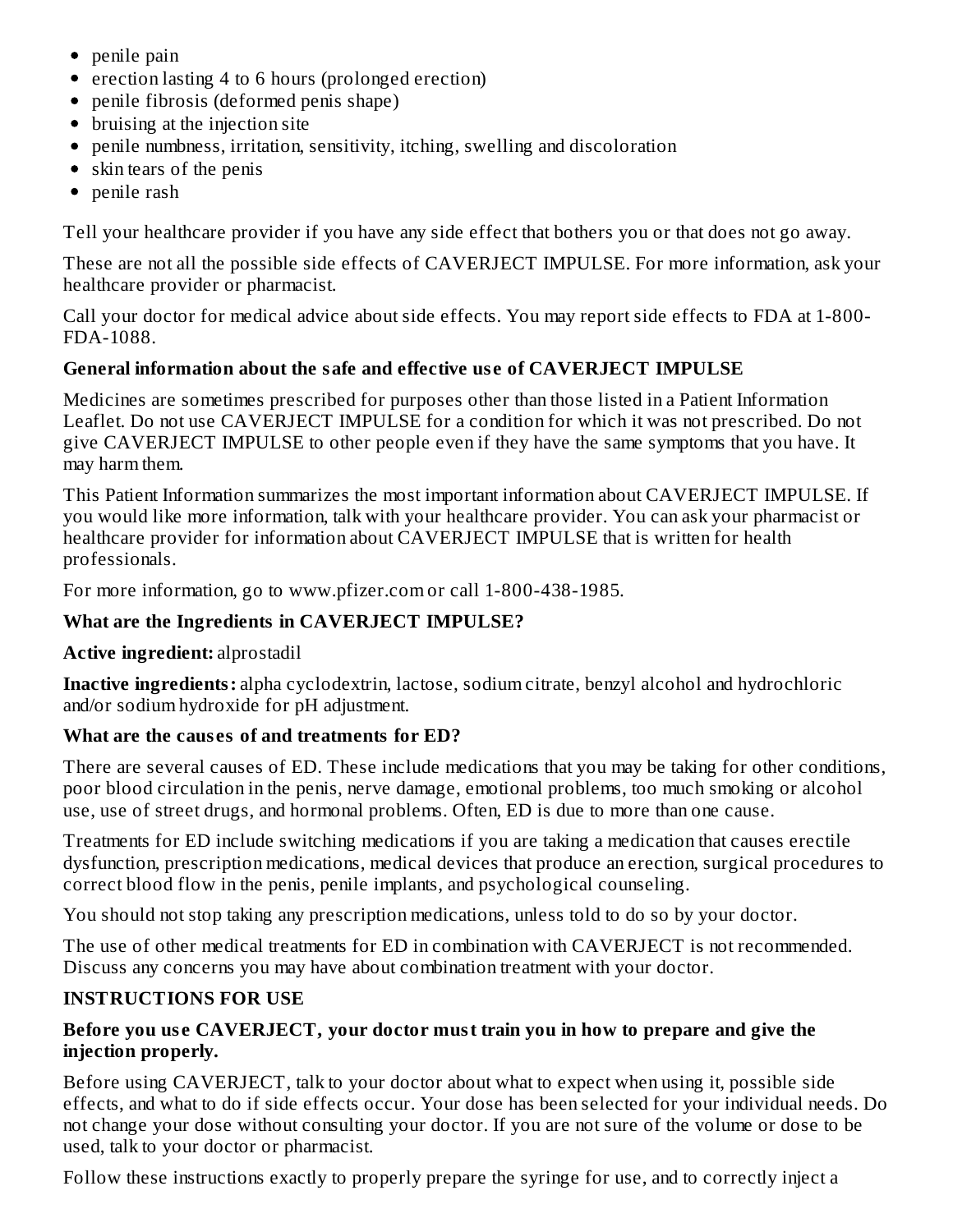sterile (germ-free) dose of CAVERJECT.

#### **Supplies Needed**

The CAVERJECT IMPULSE carton contains two (2) sealed plastic trays, with one dose of Caverject in each tray.

Each tray contains: (a) a syringe, (b) a separate needle assembly and (c) two alcohol swabs. The syringe and the needle assembly are shown in Figure A (below). Please note that the needle assembly is packaged as a single piece and is sealed with a paper cover on the bottom.

DO NOT try to assemble the syringe until you have read ALL of the instructions.

First-read through ALL of the instructions (Step 1 through Step 12) before trying to assemble the syringe. Then go back to Step 1 and begin to prepare the syringe for use.



CAVERJECT IMPULSE is available in two versions: the 10 mcg strength (white plunger) and the 20 mcg strength (blue plunger). Each syringe is designed to be used only one time, but you can select the dose that will be delivered:

- The 10 mcg strength syringe (white plunger) can deliver 10 mcg (the full dose), or one of three partial doses: 7.5 mcg, or 5 mcg, or 2.5 mcg.
- The 20 mcg strength syringe (blue plunger) can deliver 20 mcg (the full dose), or one of three partial doses: 15 mcg, or 10 mcg, or 5 mcg.

If you deliver a partial dose there will be left-over solution in the syringe – this is normal.

# **MAKE SURE YOU HAVE THE CORRECT STRENGTH OF CAVERJECT IMPULSE to deliver your assigned dos e**

# **INSTRUCTIONS for PREPARING the SYRINGE (Step 1 through Step 12)**

Wash your hands thoroughly and dry them with a clean towel.

**STEP 1.** Open the sealed plastic tray. Remove the syringe, the needle assembly, and the alcohol swabs from the tray. All items should be present.

Look at the needle assembly. The needle assembly is a sealed unit that contains the outer protective cap, the inner protective cap, and the superfine needle, as shown in Figure A. It is sealed with a small round paper cover (not shown in Figure A).

Do not open the needle assembly at this point – leave it sealed inside the outer protective cap.

Next, examine the syringe. Find the location of the dose window. Right now you will not see anything in this window, but at a later Step, a number will appear in this window (the dose to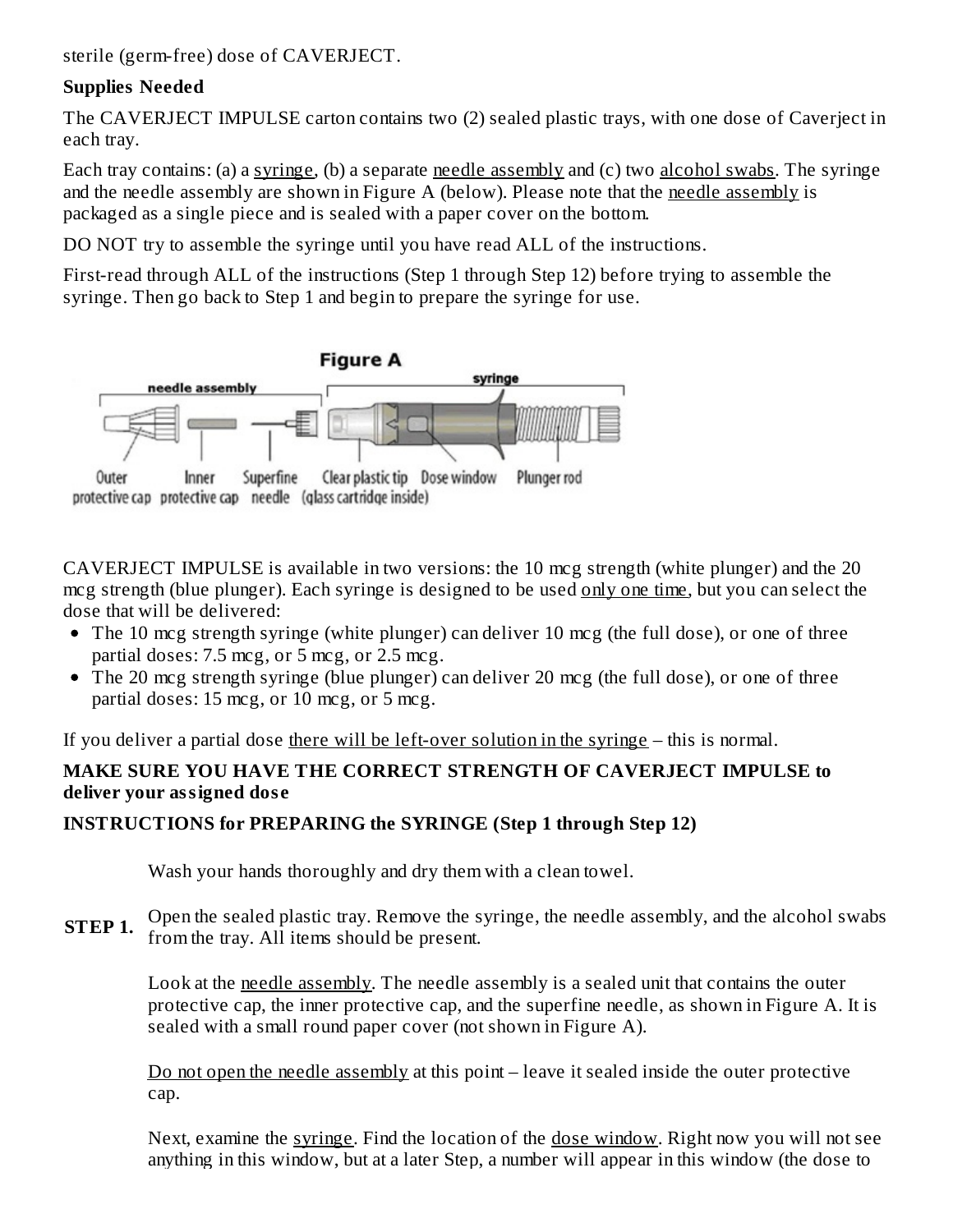be delivered).

Finally, look at the Plunger, but do not move it at this time. During the assembly process, some Steps may ask you to ROTATE the plunger and other steps may ask you to PUSH the plunger.

It is important to only rotate the plunger – or only push – as directed in each Step, but DO NOT do both at the same time.



*Never PUSH on the plunger – even slightly – while trying to rotate it. This can cause the plastic threads on the plunger rod to stick.*







**STEP 3.** peel off the paper cover (lid) from the bottom of the Pick up the Needle Assembly. Grab the paper tab and needle assembly (Figure C).

> Hold the needle assembly by the cap. Pick up the syringe with your other hand.

Press the needle assembly onto the tip of the syringe and turn it clockwise (like tightening a screw) until the needle assembly is firmly locked into place.

Remove (twist off - clockwise) the outer protective cap from the needle (Figure D), but DO NOT

**STEP 4.** REMOVE the inner protective cap at this time. The inner protective cap is the thin plastic tube that directly covers the needle. It will be removed later.

> *If you are not sure which piece is the inner protective cap, see Figure A (Step 1) to identify the inner protective cap.*

> The next few steps will mix the powder and the fluid to make the Caverject Impulse solution.

Hold the syringe system with the needle pointing upward.

**STEP 5.** The plunger rod should still be in the fully extended position, with all of the threads visible, as shown in Figure E.



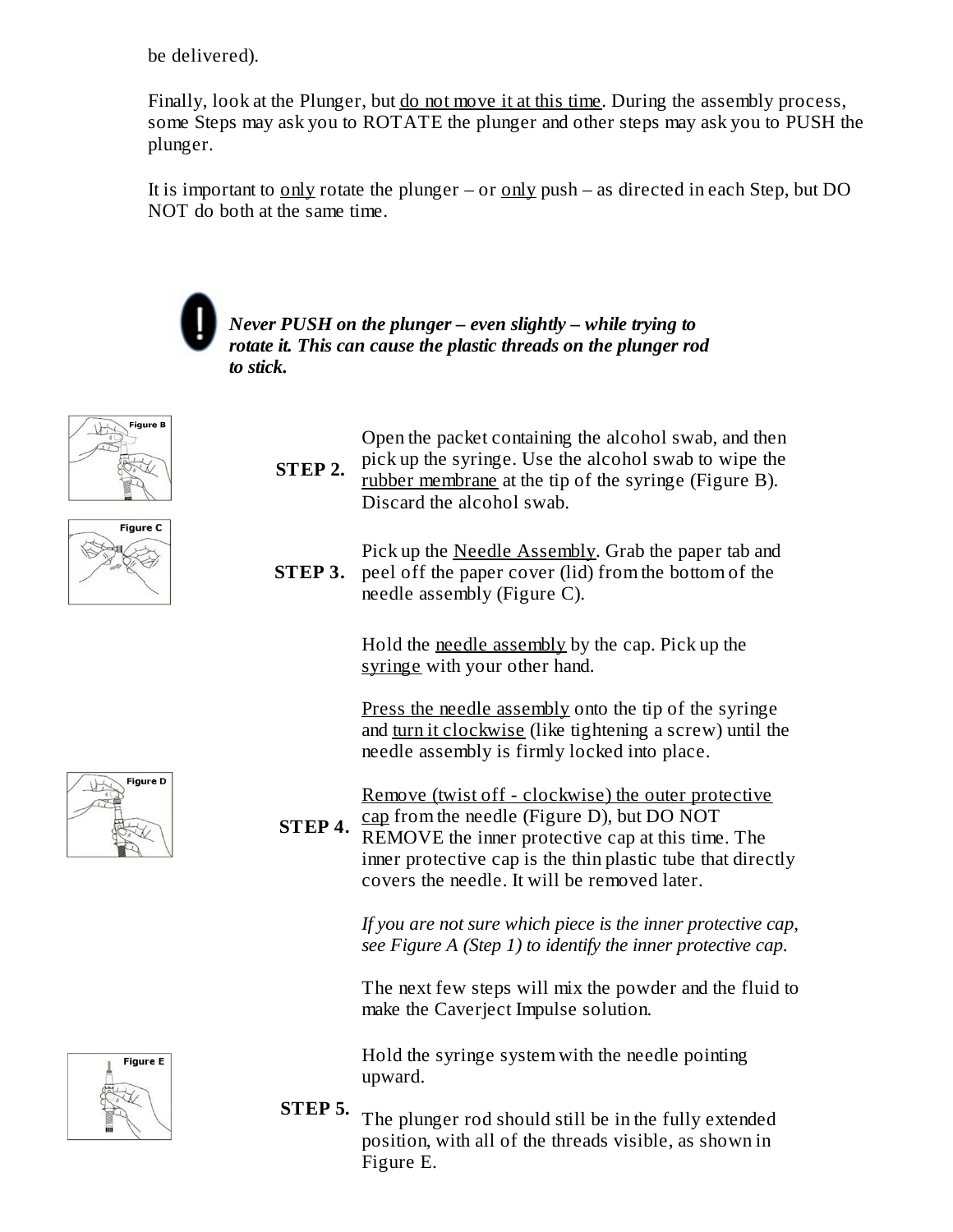

Slowly **ROTATE** the plunger rod clockwise (like tightening a screw,) **until it goes all the way in and stops** (Figure F).

# **STEP 6.**

This automatically combines the drug powder and the fluid.



**DO NOT turn the plunger rod counterclockwis e** (do not try to "unscrew" the plunger rod).

**DO NOT PUSH on the plunger while trying to rotate it. This can caus e the plastic threads on the plunger rod to stick.**

Turn the syringe upside down several times to make sure the solution is evenly mixed. The solution should

**STEP 7.** be clear. Do not use it if it is cloudy or contains particles.

> Hold the syringe with the needle upward and carefully remove the inner protective cap from the needle

**STEP 8.** (Figure G). Do not touch the exposed needle because it is sterile.

#### **Next, you need to remove any large bubbles from the solution.**

**STEP 9.** Lightly tap the glass cartridge a few times with your finger until any large bubbles disappear up into the tip. Very small bubbles may remain.

> With the syringe pointed upward (Figure H), use your thumb to **push in the plunger rod until it stops**.

**STEP 10.** the needle point. This will push the air out. Some liquid will appear at

> After pressing the plunger you may still see some small bubbles on the wall of the glass cartridge. This is normal.



**If you can't press the plunger rod in**, check that the plunger rod is rotated all the way: turn it clockwise until it stops, and then repeat Step 10.

**After the plunger is pushed in – Do Not rotate the plunger. That will be done in the next step**.



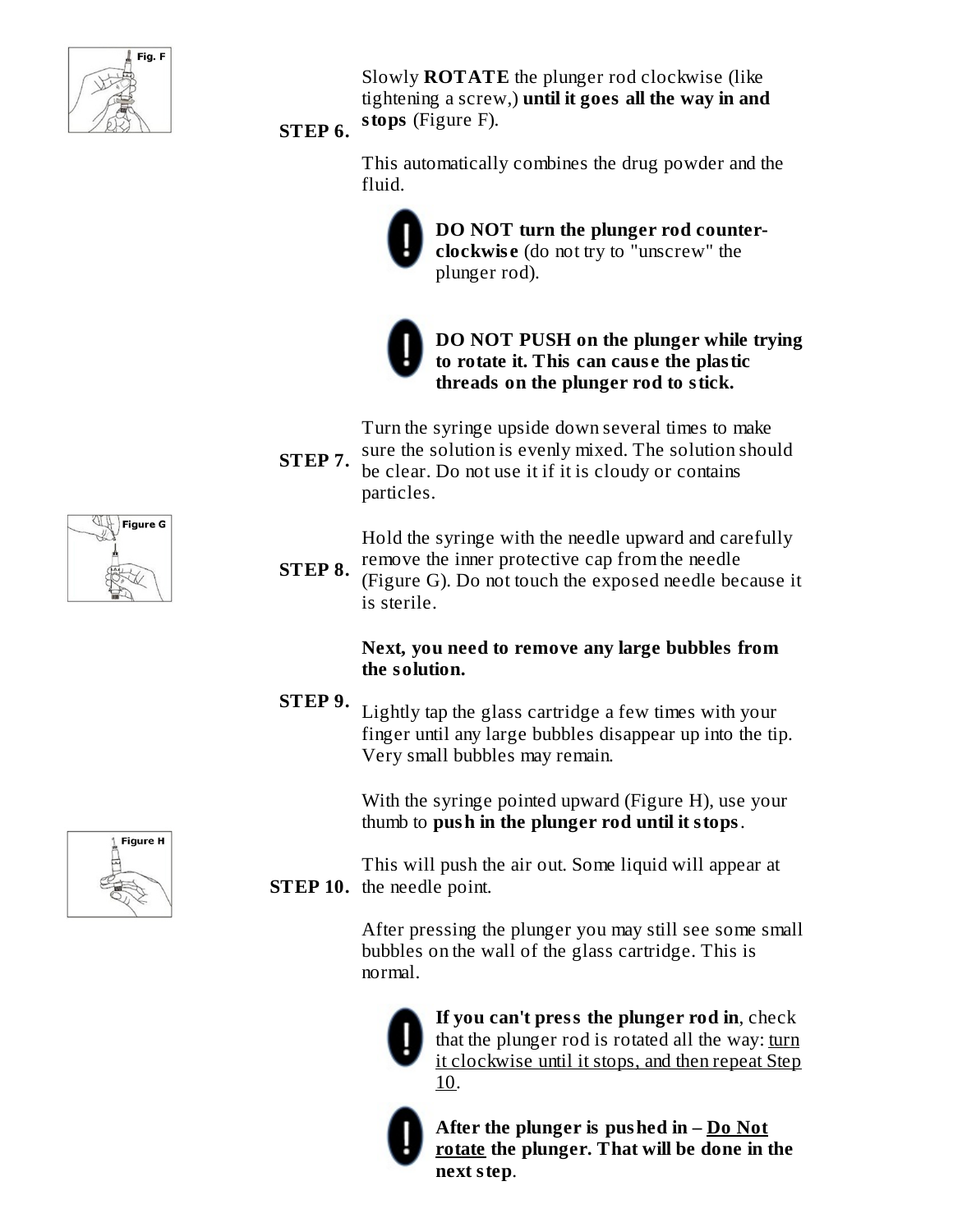

PLEASE READ the following before going on.

In Step 11, you will need to set the dose by

**STEP 11.** ROTATING the plunger until the correct dose appears in the small oval Dose Window on the syringe. The plunger must be rotated "clock-wise" – like tightening a screw.



**DO NOT PUSH on the plunger while trying to rotate it. This can caus e the plastic threads on the plunger rod to stick.**

**If the plunger does stick, you can try to free it by gently turning it backward ("uns crewing it") and trying again.**

#### **TO SET THE DOSE:**

Locate the Dose Window on the syringe. This small oval window (above the left thumb in Figure I) is where the dose number will appear when the plunger is rotated.

Then – holding the syringe as shown in Figure I, **slowly turn the plunger rod clockwis e** (like tightening a screw – see arrow in Figure I) until the correct dose number appears **in the center of the window** (Figure J).

*If you pass the correct number, keep turning the plunger in the same direction until the correct number comes around again – do not try to turn it backward*

The syringe is now ready for use.

**STEP 12.** Set the syringe down on a flat level surface.

The needle is sterile .Make sure the needle does not touch the surface or anything else.

#### **How to give the injection**

- Make yourself comfortable. Take some time to relax yourself and your partner. If your doctor has recommended you use an alcohol cleansing swab, open one now.
- Make sure that the needle is **not** bent. If it is, **do not** use it. **Do not** attempt to straighten the needle out. Properly discard it.



1. The injection will go into the part of the penis shown as the shaded area in Figure K. Do not inject into the white areas because there may be blood

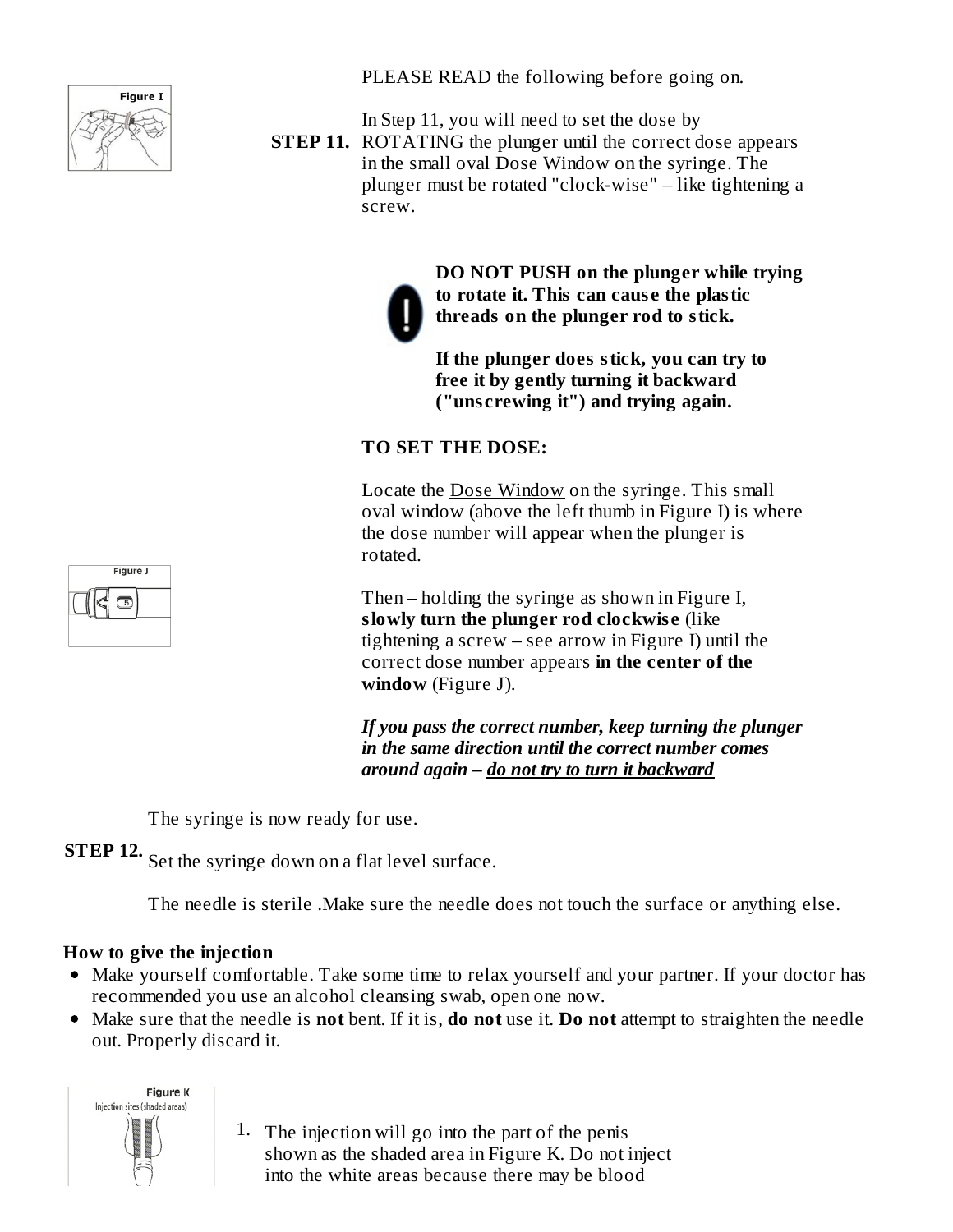vessels in the white areas. Also see Figure L.



- 2. The correct injection angle is shown in Figure L.
- 3. If your doctor has recommended that you use an alcohol swab, wipe over the area for injection and let it dry. Reconfirm that the correct dose is visible in the dose window. If the correct dose is not in the dose window, repeat Step 11.
- 4. Take hold of the penis from the front, with the first two fingers underneath close to the testicles and the thumb on top (Figure M).
- 5. Gently squeeze the penis between your thumb and finger so that the injection site bulges out. If there is a foreskin on the penis, make sure it is stretched.
- 6. Keeping a firm grip on the penis and taking the syringe in your free hand, push the needle straight through the skin all the way into the bulgy part (corpora cavernosa). Avoid veins or other obvious blood vessels (Figures K and L).
- 7. Push the plunger firmly and steadily until it no longer moves. **Plunger movement may be very small or undetectable if administering a partial dos e.**
- 8. If the plunger does not move easily adjust the needle depth slightly and try again. **Do not** force the solution from the syringe.
- 9. After completing the injection, carefully pull the needle out. A drop of liquid may remain on the tip of the needle. Press gently on the injection site with the alcohol swab. Massage the penis to help the Caverject Impulse solution spread through it.

**Some liquid will remain in the syringe** if you delivered a PARTIAL dose. This is expected. Do not try to inject left-over liquid from a partial dose. Syringes used to inject a partial dose must be discarded since each syringe can only be used one time. Discard syringes with left-over liquid.

- A partial dose is 5 mcg, 10 mcg or 15 mcg for the BLUE plunger syringe.
- A partial dose is 2.5 mcg, 5 mcg, or 7.5 mcg for the WHITE plunger syringe.

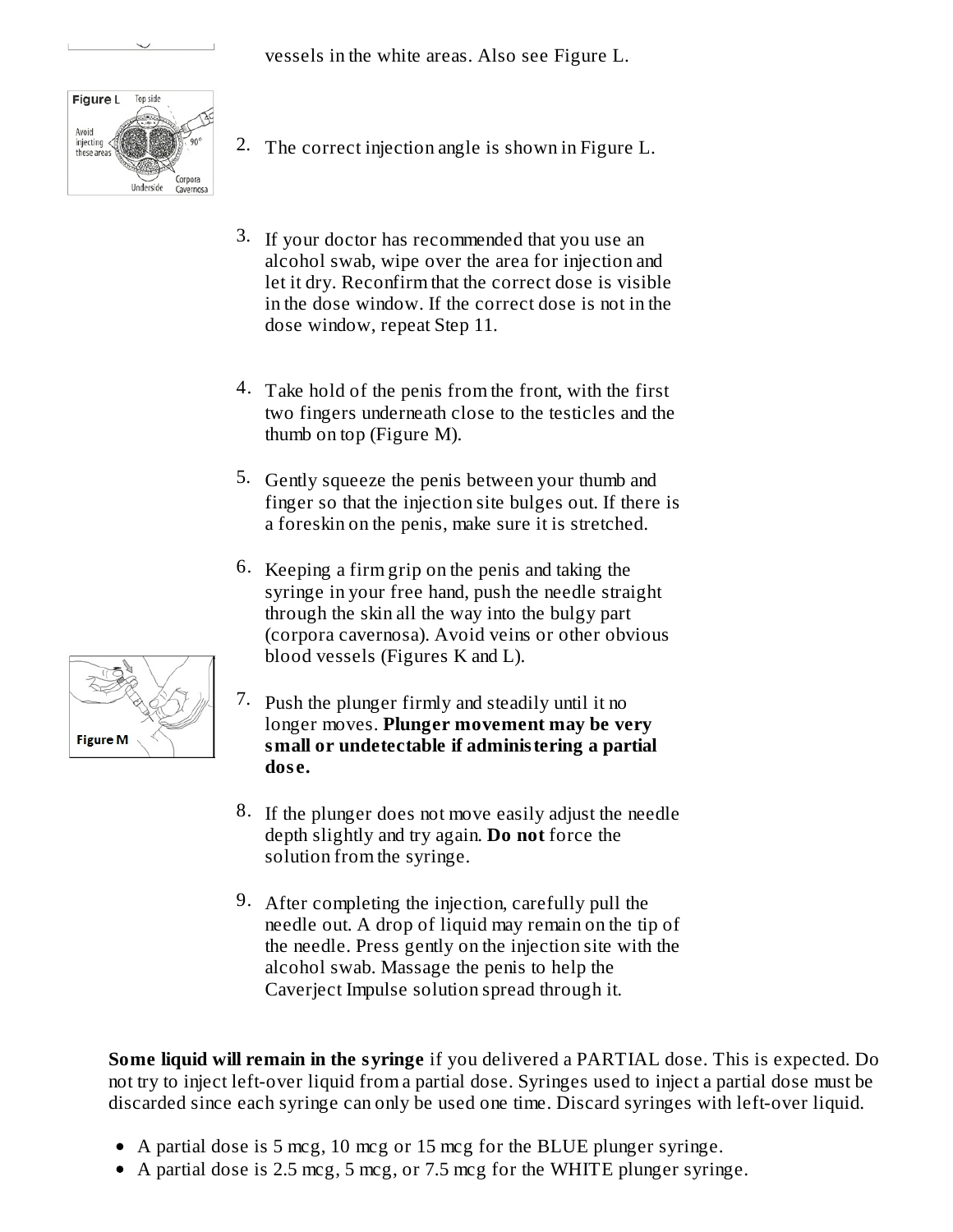**Do not** keep any solution in the cartridge to use for a second injection. When you have finished with the syringe, discard it carefully as recommended by your doctor, so no one will use it or stick themselves with it.

#### **After your injection:**

# **Dispos e of your us ed CAVERJECT IMPULSE syringes and needle.**

- Put your used CAVERJECT IMPULSE syringe and needle in a FDA-cleared sharps disposal container right away after use. Do not throw away (dispose of) loose needles and syringes in your household trash.
- If you do not have a FDA-cleared sharps disposal container, you may use a household container that is:
	- made of a heavy-duty plastic
	- can be closed with a tight-fitting, puncture-resistant lid, without sharps being able to come out
	- upright and stable during use
	- leak-resistant
	- properly labeled to warn of hazardous waste inside the container
- When your sharps disposal container is almost full, you will need to follow your community guidelines for the right way to dispose of your sharps disposal container. There may be state or local laws about how you should throw away used needles and syringes. Do not reuse or share your needles or syringes with other people. For more information about the safe sharps disposal, and for specific information about sharps disposal in the state that you live in, go to the FDA's website at: http://www.fda.gov/safesharpsdisposal.
- Do not dispose of your used sharps disposal container in your household trash unless your community guidelines permit this. Do not recycle your used sharps disposal container.

# **How should I store CAVERJECT IMPULSE?**

- 1. Store **unmixed** CAVERJECT IMPULSE at room temperature between 68°F to 77°F (20°C to  $25^{\circ}$ C).
- 2. Store **mixed** CAVERJECT IMPULSE between 36–77°F (2°C to 25°C). Do not freeze.
- **3.** CAVERJECT IMPULSE should be used within 24 hours after it is mixed.

# **Keep CAVERJECT IMPULSE and all medicines out of the reach of children.**

This Patient Information and Instructions for Use has been approved by the U.S Food and Drug Administration.

# **This product's label may have been updated. For current full pres cribing information, pleas e visit www.pfizer.com.**

# **Rx only**

Manufactured by:

**Distributed by** 



LAB-0641-6.0 October 2016

# **PRINCIPAL DISPLAY PANEL - 10 microgram Syringe Label**

NDC 63539-121-10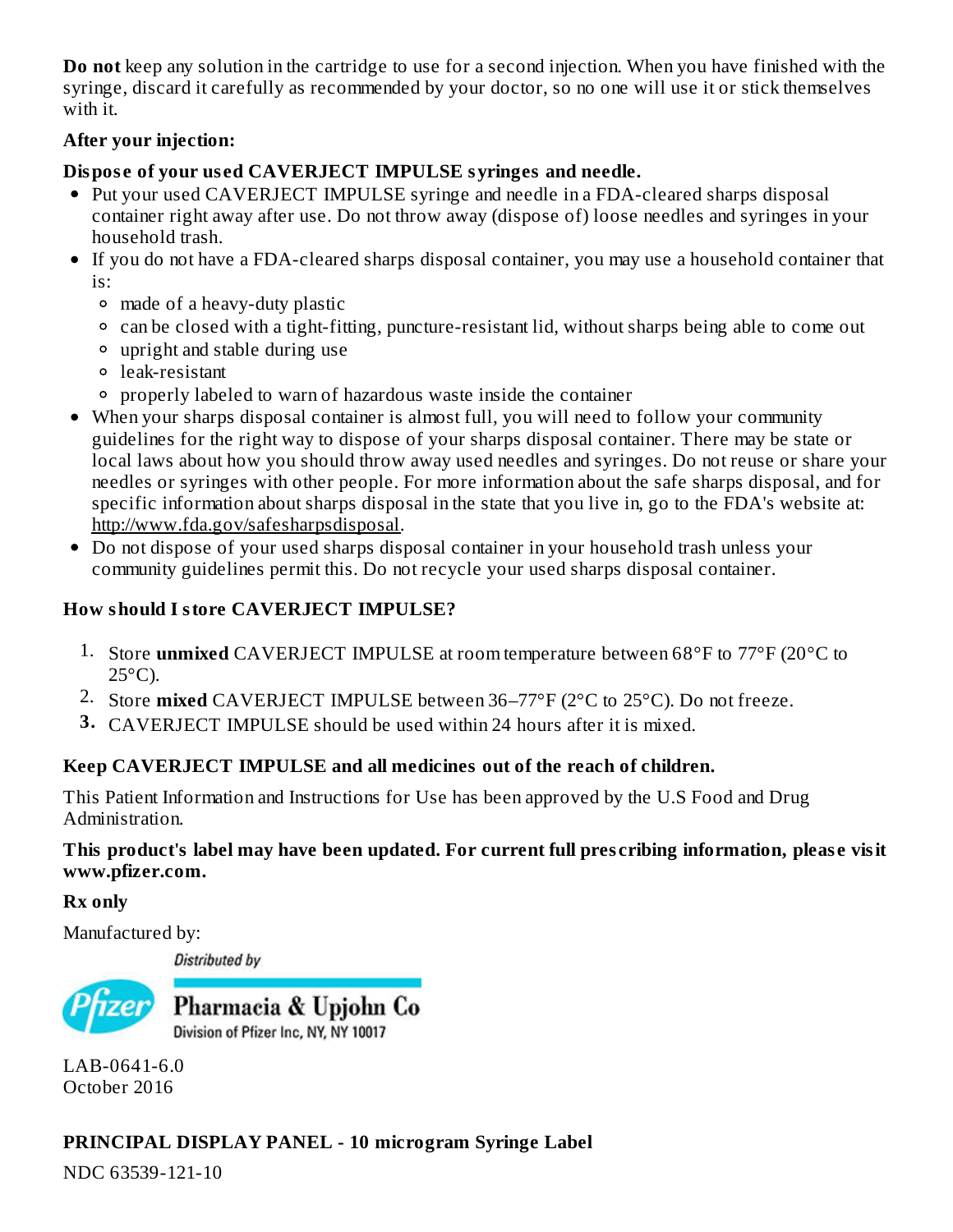#### **Caverject Impuls e ®**

Dual Chamber System alprostadil for injection

#### **10 micrograms**

#### KEEP OUT OF REACH OF CHILDREN **PROFESSIONAL SAMPLE - NOT FOR SALE**

U.S. Pharmaceuticals Pfizer Inc, NY, NY 10017 - MADE IN BELGIUM

#### **8Q4727**

LOT/EXP

| NDC 63539-121-10<br><b>Caverject Impulse<sup>®</sup></b>                                                                                                                                                       |        | LOT/FXP |  |
|----------------------------------------------------------------------------------------------------------------------------------------------------------------------------------------------------------------|--------|---------|--|
| Dual Chamber System<br>alprostadil for injection<br>10 micrograms<br>KEEP OUT OF REACH OF CHILDREN<br>PROFESSIONAL SAMPLE - NOT FOR SALE<br>U.S. Pharmaceuticals<br>Pfizer Inc, NY, NY 10017 - MADE IN BELGIUM | ♂<br>∞ |         |  |

# **PRINCIPAL DISPLAY PANEL - 10 microgram Syringe Carton**

# *Pfizer*

#### **Caverject Impuls e ®**

alprostadil for injection

#### **10 micrograms**

NDC 63539-121-11 Contains 2 of NDC 63539-121-10

For intracavernosal use only Dual Chamber System

Contains 2 single dose injection systems Diluent Contains Benzyl Alcohol

#### **PROFESSIONAL SAMPLE - NOT FOR SALE**

**Rx only**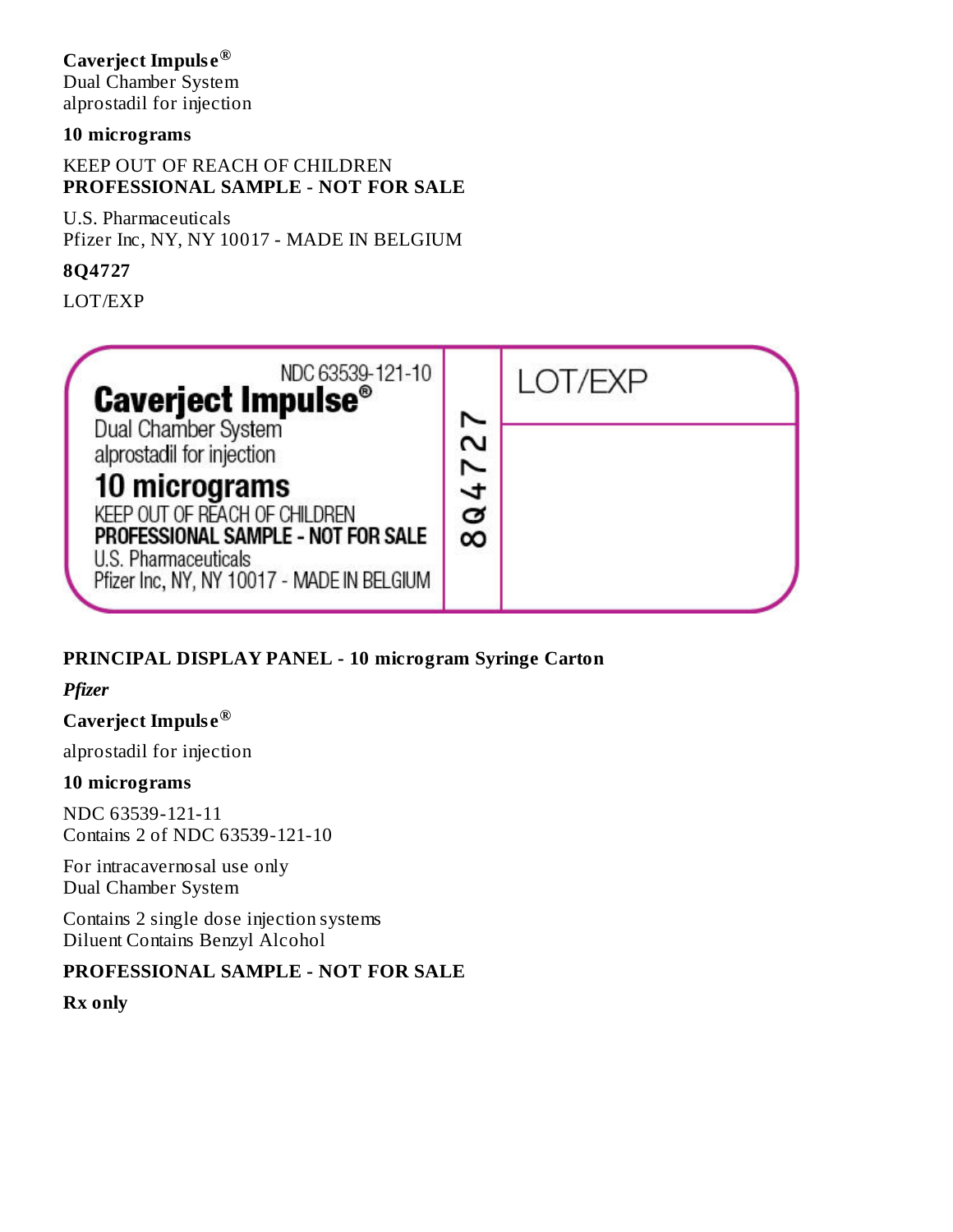NDC 63539-121-11 Contains 2 of NDC 63539-121-10

alprostadil for injection





829933 III IIII N **NO TEXT AREA** \_\_\_\_\_\_\_\_\_\_\_\_\_\_\_ Pfizer Inc., NY, NY 10017 WADE N BEFORM .Jm 48.0 to ләгуд U.S. Pharmaceuticals Reconstitution according to directions and uces a volume .lonools I ysned gm c0.8 (tedmadonset) Aq peanquasid cyclodex trin, 30.08 mg sodium citrate, 58.14 mg bctose; of a physician. sngls gom 3.314 ,libsteorgia gom 8.St (tedmarto trioti) Caution: Federal law restricts the device to sale by or on the order Each dual chamber syringe contains: KEEP OUT OF REACH OF CHILDREN Iyophifzation. a needle and two alcohol swabs. adjusted with hydrochloric acid and/or sodium hydroxide, before Each injection system contains: a pre-filled dual chambersyringe, When necessary, the pH of the alprostadil for history was Lyophifzed in container. See accompanying prescribing information. Sodum diractions are non-communicated and contact the property may be proported to the contact of the contact of the contact of the contact of the contact of the contact of the contact of the contact of the contact of the DOSAGE AND USE stored at or below 25°C (77°F). Reconstituted solution should be used within 24 hours when (9° to 86°F) [see USP Controlled Room Temperature]. Each 0.5 mL contains: Store at 25°C (7°F); excursions permitted to 15° to 30°C Jm 3.0 ai emulov sidsnevilsb mumixem snT. 9P5523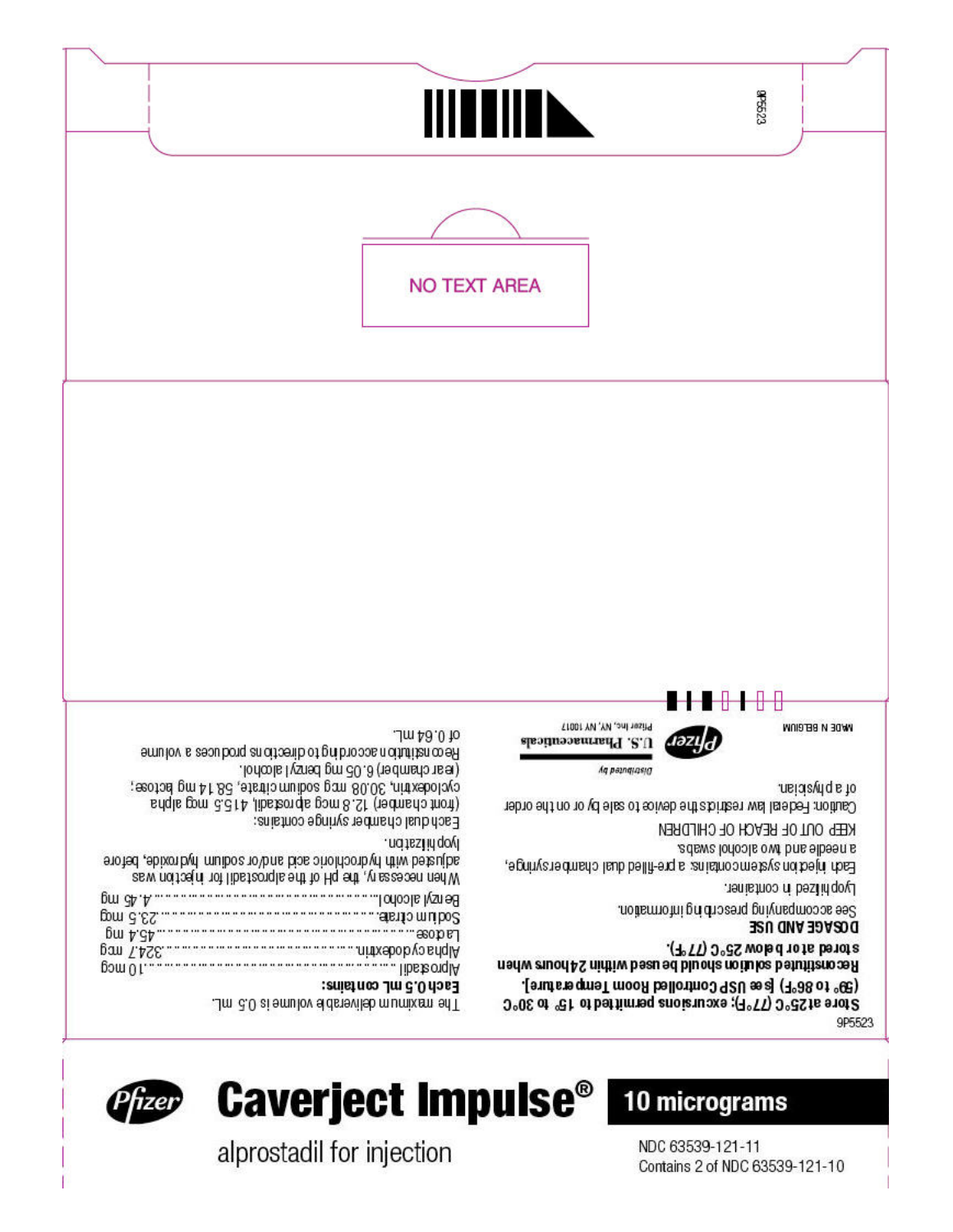For intracavernosal use only Dual Chamber System

Contains 2 single dose injection systems Diluent Contains Benzyl Alcohol PROFESSIONAL SAMPLE - NOT FOR SALE

**Rx only** 





# **Caverject Impulse<sup>®</sup>** 10 micrograms

# alprostadil for injection

For intracavernosal use only Contains 2 single dose injection systems Diluent Contains Benzyl Alcohol

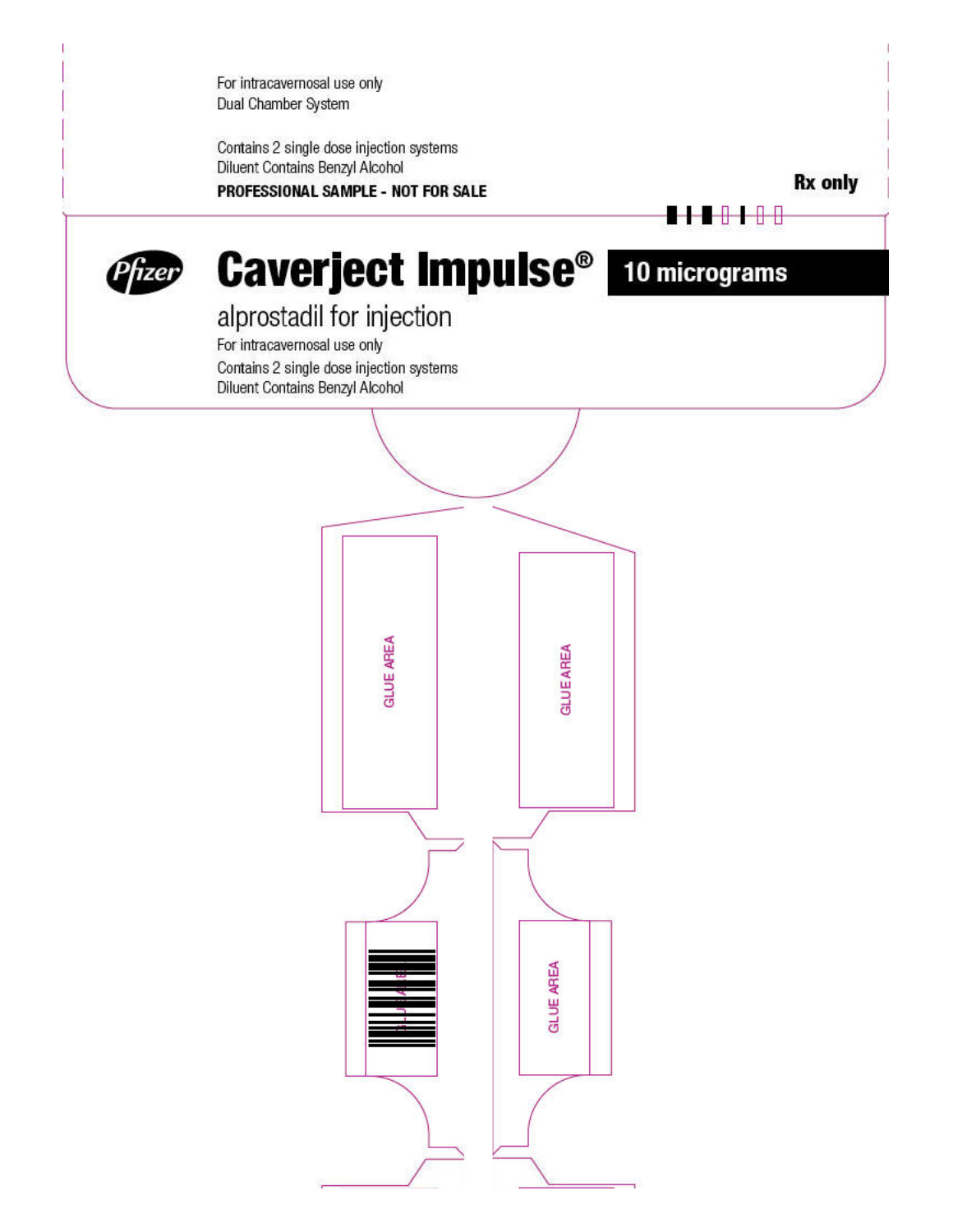

# **PRINCIPAL DISPLAY PANEL - 20 microgram Syringe Label**

NDC 63539-221-20

#### **Caverject Impuls e ®**

Dual Chamber System alprostadil for injection

#### **20 micrograms**

#### KEEP OUT OF REACH OF CHILDREN **PROFESSIONAL SAMPLE - NOT FOR SALE**

U.S. Pharmaceuticals Pfizer Inc, NY, NY 10017 - MADE IN BELGIUM

#### **8Q4728**

LOT/EXP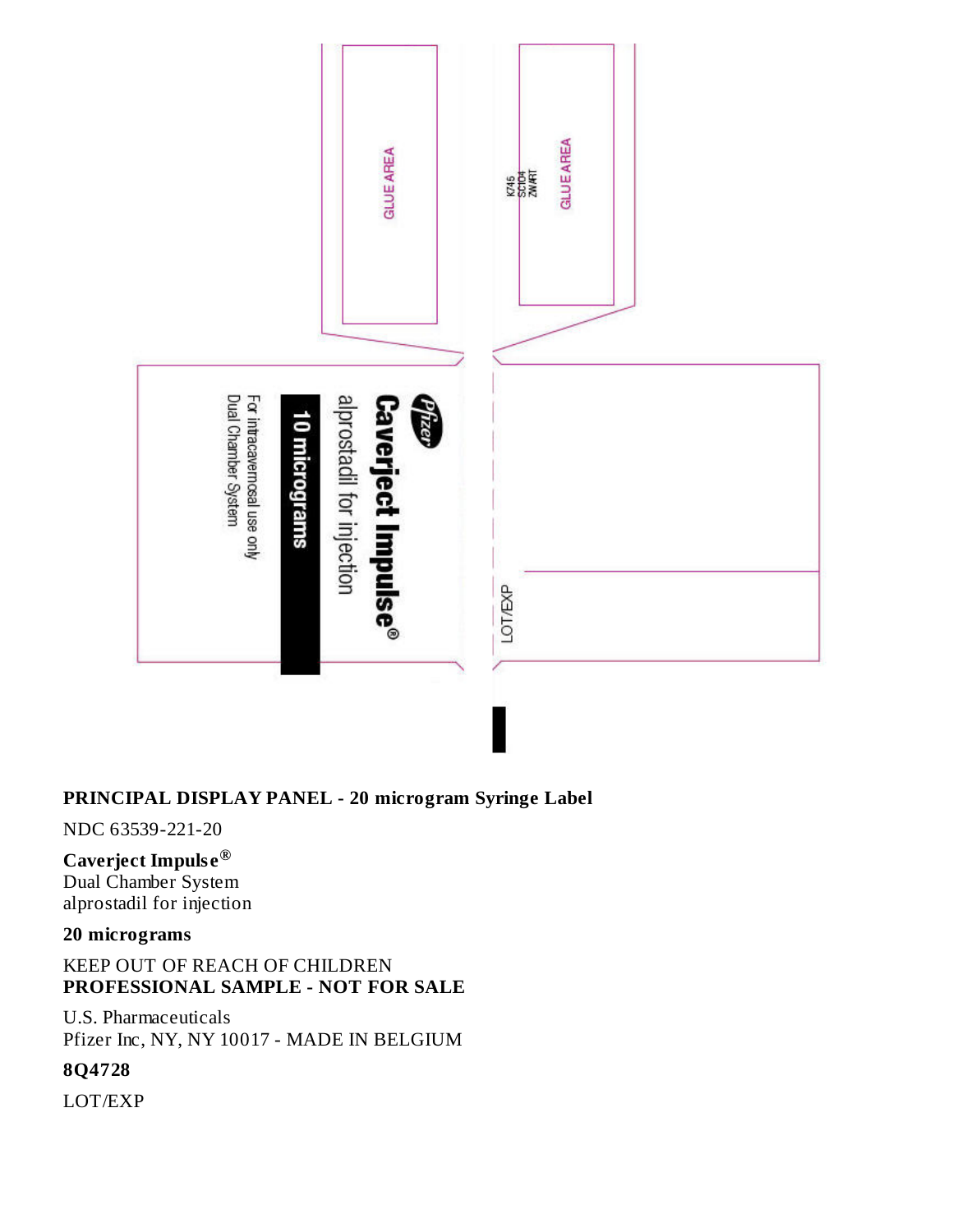| NDC 63539-221-20<br><b>Caverject Impulse<sup>®</sup></b>                                                                                                         |                  | I OT/FXP |  |
|------------------------------------------------------------------------------------------------------------------------------------------------------------------|------------------|----------|--|
| Dual Chamber System<br>alprostadil for injection<br>20 micrograms<br>KEEP OUT OF REACH OF CHILDREN<br>PROFESSIONAL SAMPLE - NOT FOR SALE<br>U.S. Pharmaceuticals | ∞<br>N<br>ತ<br>∞ |          |  |
| Pfizer Inc, NY, NY 10017 - MADE IN BELGIUM                                                                                                                       |                  |          |  |

# **PRINCIPAL DISPLAY PANEL - 20 microgram Syringe Carton**

*Pfizer*

#### **Caverject Impuls e ®**

alprostadil for injection

#### **20 micrograms**

NDC 63539-221-21 Contains 2 of NDC 63539-221-20

For intracavernosal use only Dual Chamber System

Contains 2 single dose injection systems Diluent Contains Benzyl Alcohol

# **PROFESSIONAL SAMPLE - NOT FOR SALE**

**Rx only**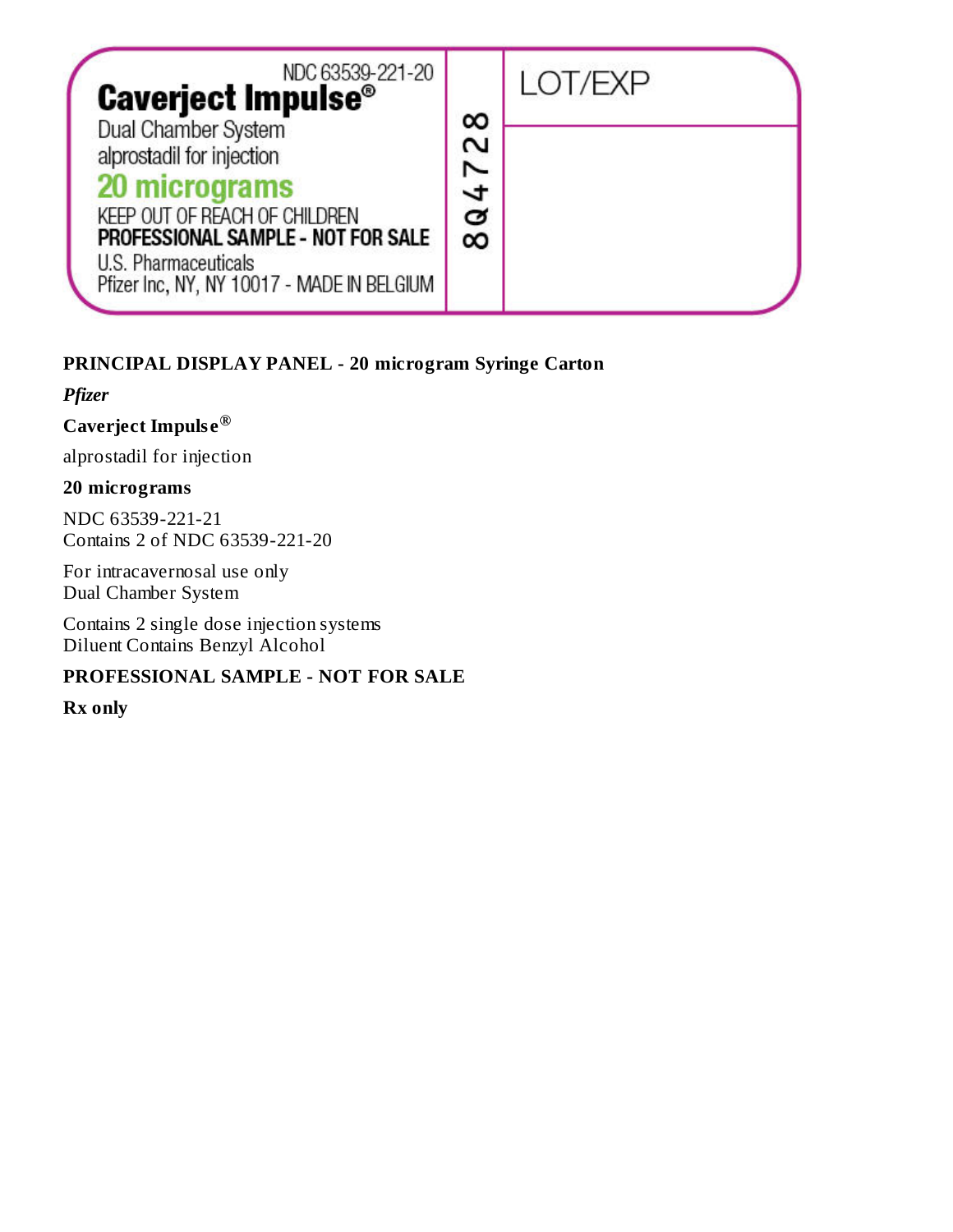

alprostadil for injection

Phzer

**Caverject Impulse<sup>®</sup>** 20 micrograms

NDC 63539-221-21 Contains 2 of NDC 63539-221-20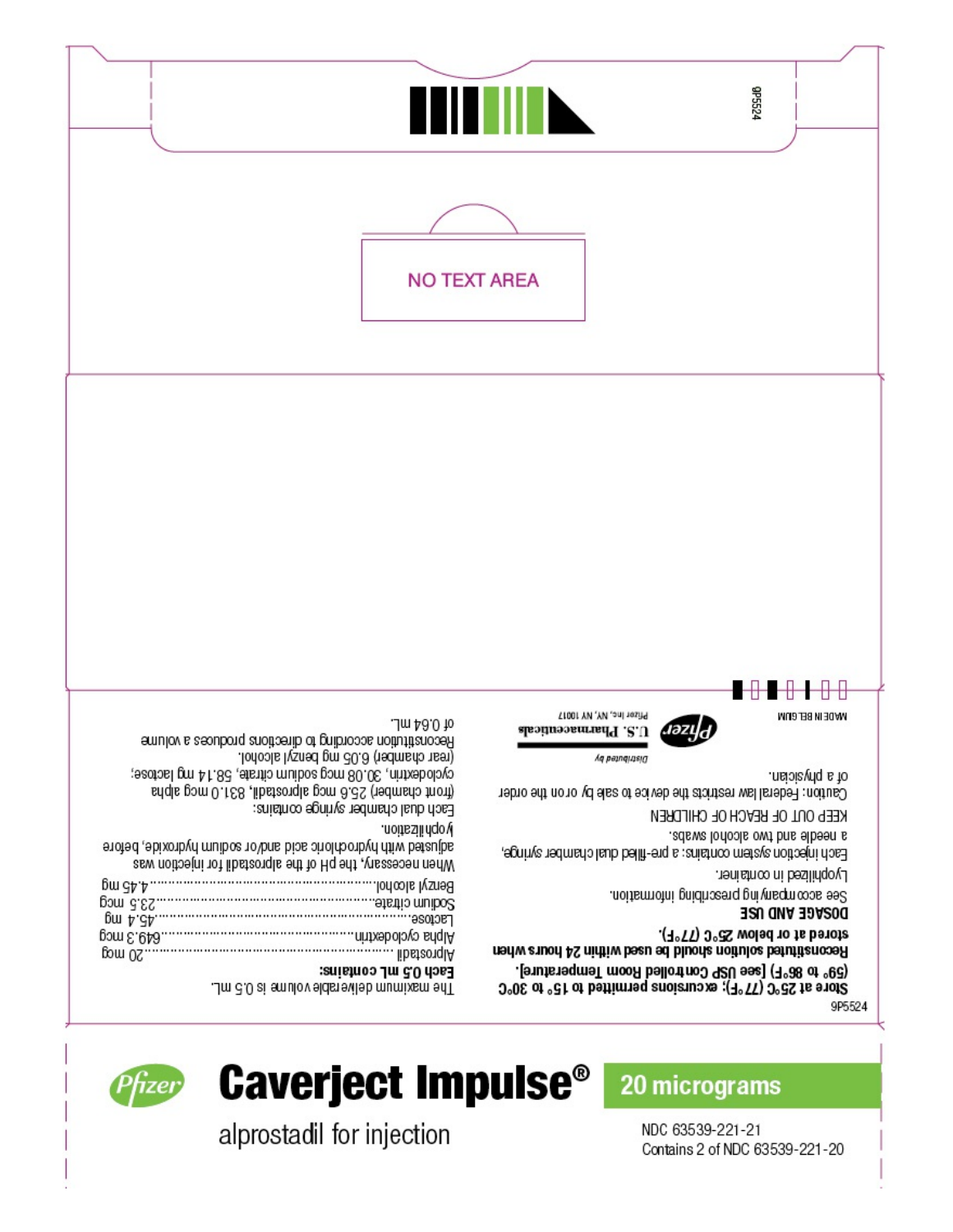For intracavernosal use only Dual Chamber System

Contains 2 single dose injection systems Diluent Contains Benzyl Alcohol PROFESSIONAL SAMPLE - NOT FOR SALE

**Rx** only

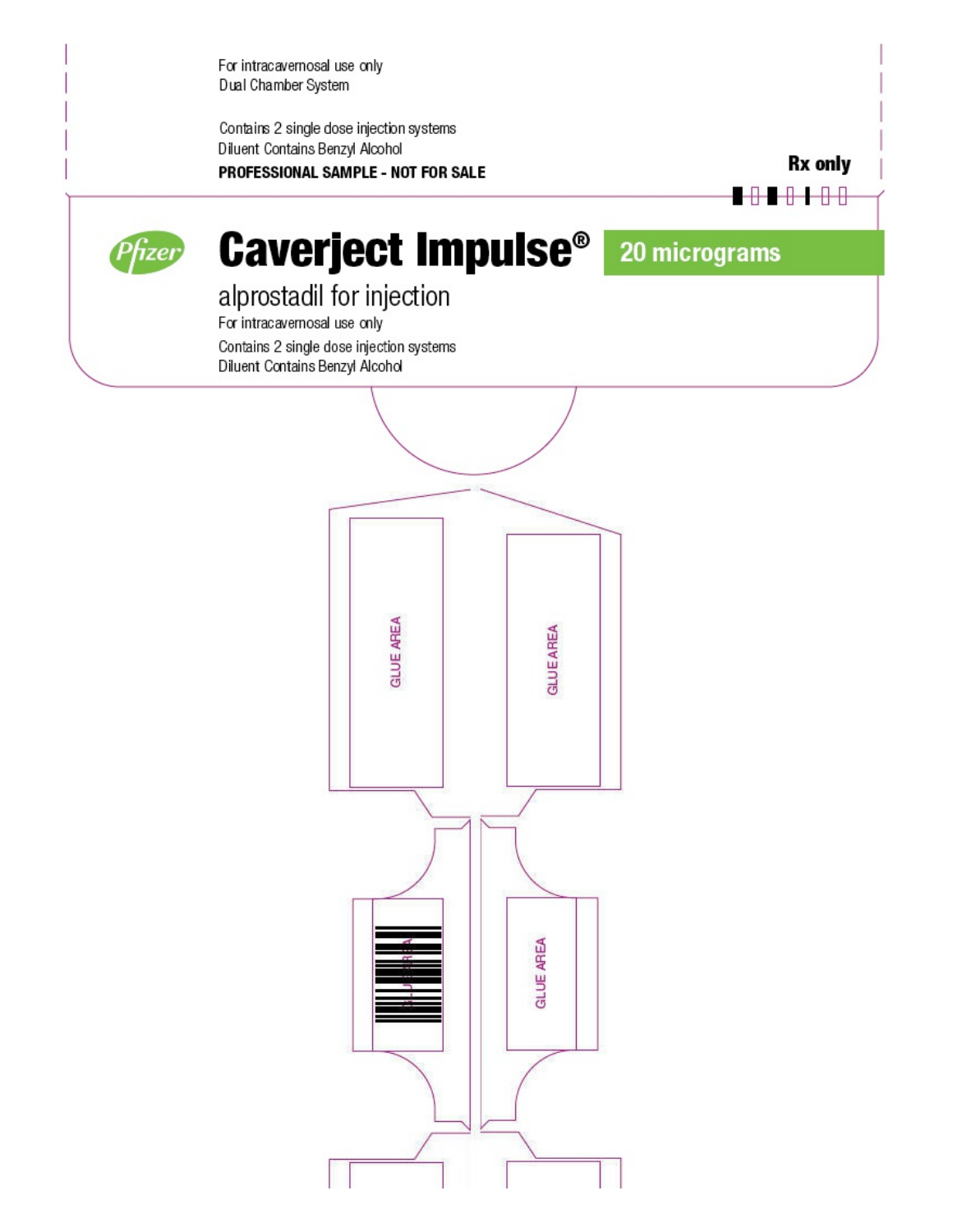

| <b>CAVERJECT IMPULSE</b>                                       |                         |  |                          |                   |                    |  |
|----------------------------------------------------------------|-------------------------|--|--------------------------|-------------------|--------------------|--|
| alprostadil injection, powder, lyophilized, for solution       |                         |  |                          |                   |                    |  |
|                                                                |                         |  |                          |                   |                    |  |
| <b>Product Information</b>                                     |                         |  |                          |                   |                    |  |
| Product Type                                                   | HUMAN PRESCRIPTION DRUG |  | Item Code (Source)       |                   | NDC:63539-121      |  |
| <b>Route of Administration</b>                                 | <b>INTRACAVERNOUS</b>   |  |                          |                   |                    |  |
|                                                                |                         |  |                          |                   |                    |  |
| <b>Active Ingredient/Active Moiety</b>                         |                         |  |                          |                   |                    |  |
|                                                                | <b>Ingredient Name</b>  |  | <b>Basis of Strength</b> |                   | Strength           |  |
| ALPROSTADIL (UNII: F5TD010360) (ALPROSTADIL - UNII:F5TD010360) |                         |  | ALPROSTADIL              |                   | 10 ug in $0.5$ mL  |  |
|                                                                |                         |  |                          |                   |                    |  |
| <b>Inactive Ingredients</b>                                    |                         |  |                          |                   |                    |  |
|                                                                | <b>Ingredient Name</b>  |  |                          |                   | Strength           |  |
| ALFADEX (UNII: Z1LH97KTRM)                                     |                         |  |                          |                   | 324.7 ug in 0.5 mL |  |
| LACTOSE, UNSPECIFIED FORM (UNII: J2B2A4N98G)                   |                         |  |                          | 45.4 mg in 0.5 mL |                    |  |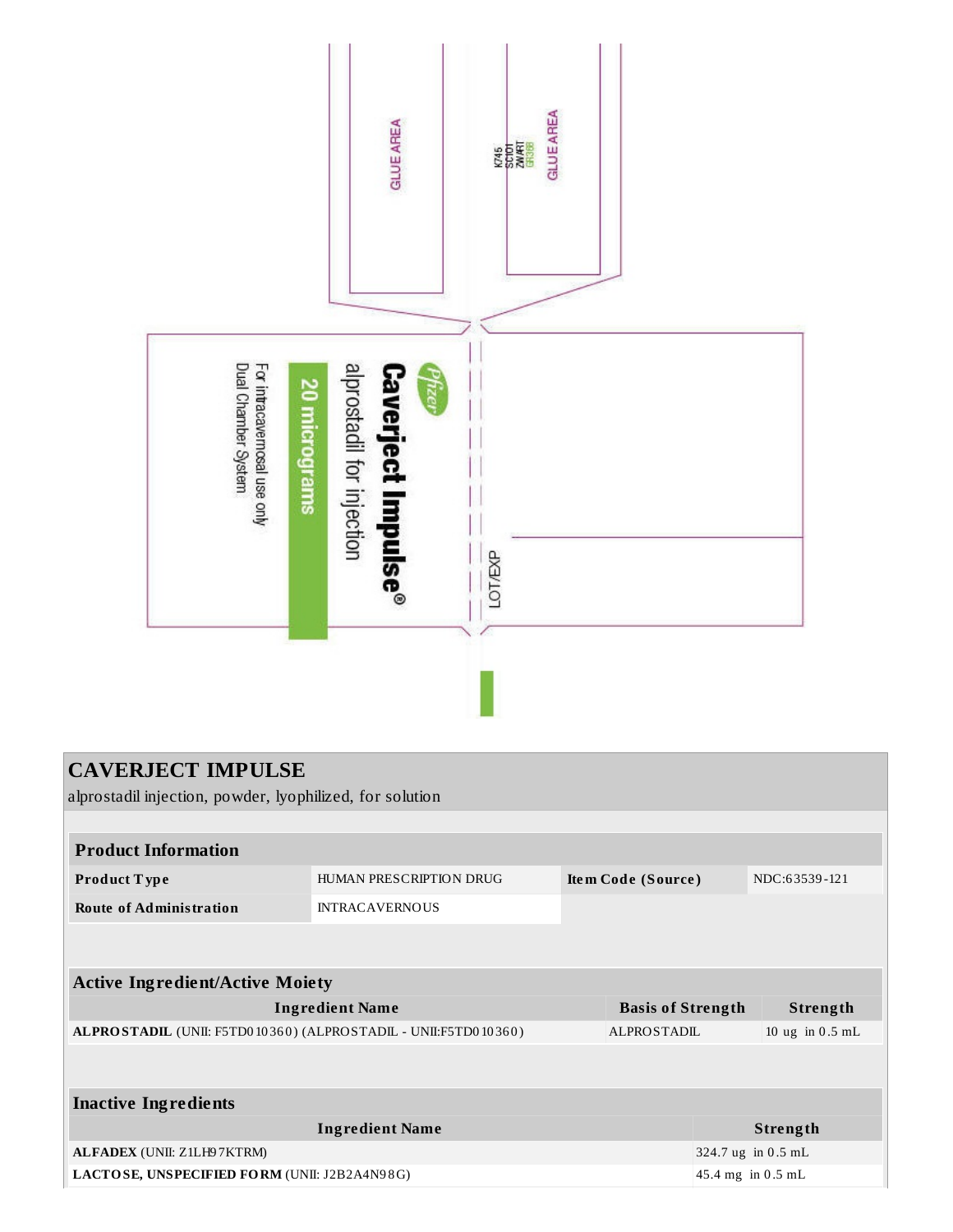|              | SO DIUM CITRATE, UNSPECIFIED FORM (UNII: 1Q73Q2JULR)<br>$23.5$ ug in 0.5 mL                                             |  |                                                                                              |  |                             |  |                           |
|--------------|-------------------------------------------------------------------------------------------------------------------------|--|----------------------------------------------------------------------------------------------|--|-----------------------------|--|---------------------------|
|              | <b>BENZYL ALCOHOL (UNII: LKG8494WBH)</b><br>4.45 mg in $0.5$ mL                                                         |  |                                                                                              |  |                             |  |                           |
|              |                                                                                                                         |  | <b>HYDRO CHLORIC ACID (UNII: QTT17582CB)</b>                                                 |  |                             |  |                           |
|              |                                                                                                                         |  | SO DIUM HYDRO XIDE (UNII: 55X04QC32I)                                                        |  |                             |  |                           |
|              | WATER (UNII: 059 QF0 KO0 R)                                                                                             |  |                                                                                              |  |                             |  |                           |
|              |                                                                                                                         |  |                                                                                              |  |                             |  |                           |
|              |                                                                                                                         |  |                                                                                              |  |                             |  |                           |
|              | Packaging                                                                                                               |  |                                                                                              |  |                             |  |                           |
|              | <b>Marketing Start</b><br><b>Marketing End</b><br><b>Item Code</b><br><b>Package Description</b><br><b>Date</b><br>Date |  |                                                                                              |  |                             |  |                           |
| #            |                                                                                                                         |  |                                                                                              |  |                             |  |                           |
| $\mathbf{1}$ | NDC:63539-<br>$121 - 11$                                                                                                |  | 2 in 1 CARTON                                                                                |  | 05/04/2014                  |  |                           |
| $\mathbf{1}$ | NDC:63539-<br>$121 - 10$                                                                                                |  | 0.5 mL in 1 SYRINGE; Type 2: Prefilled Drug Delivery Device/System<br>(syringe, patch, etc.) |  |                             |  |                           |
|              |                                                                                                                         |  |                                                                                              |  |                             |  |                           |
|              |                                                                                                                         |  |                                                                                              |  |                             |  |                           |
|              | <b>Marketing Information</b>                                                                                            |  |                                                                                              |  |                             |  |                           |
|              | <b>Marketing Category</b>                                                                                               |  | <b>Application Number or Monograph Citation</b>                                              |  | <b>Marketing Start Date</b> |  | <b>Marketing End Date</b> |

| <b>CAVERJECT IMPULSE</b>                                       |                         |  |                          |                    |                               |
|----------------------------------------------------------------|-------------------------|--|--------------------------|--------------------|-------------------------------|
| alprostadil injection, powder, lyophilized, for solution       |                         |  |                          |                    |                               |
|                                                                |                         |  |                          |                    |                               |
| <b>Product Information</b>                                     |                         |  |                          |                    |                               |
| Product Type                                                   | HUMAN PRESCRIPTION DRUG |  | Item Code (Source)       |                    | NDC:63539-221                 |
| <b>Route of Administration</b>                                 | <b>INTRACAVERNOUS</b>   |  |                          |                    |                               |
|                                                                |                         |  |                          |                    |                               |
|                                                                |                         |  |                          |                    |                               |
| <b>Active Ingredient/Active Moiety</b>                         |                         |  |                          |                    |                               |
|                                                                | <b>Ingredient Name</b>  |  | <b>Basis of Strength</b> |                    | Strength                      |
| ALPROSTADIL (UNII: F5TD010360) (ALPROSTADIL - UNII:F5TD010360) |                         |  | <b>ALPROSTADIL</b>       |                    | 20 ug in 0.5 mL               |
|                                                                |                         |  |                          |                    |                               |
|                                                                |                         |  |                          |                    |                               |
| <b>Inactive Ingredients</b>                                    |                         |  |                          |                    |                               |
|                                                                | <b>Ingredient Name</b>  |  |                          |                    | Strength                      |
| ALFADEX (UNII: Z1LH97KTRM)                                     |                         |  |                          | 649.3 ug in 0.5 mL |                               |
| LACTOSE, UNSPECIFIED FORM (UNII: J2B2A4N98G)                   |                         |  |                          | 45.4 mg in 0.5 mL  |                               |
| SO DIUM CITRATE, UNSPECIFIED FORM (UNII: 1Q73Q2JULR)           |                         |  |                          | 23.5 ug in 0.5 mL  |                               |
| <b>BENZYL ALCOHOL (UNII: LKG8494WBH)</b>                       |                         |  |                          | 4.45 mg in 0.5 mL  |                               |
| HYDRO CHLORIC ACID (UNII: QTT17582CB)                          |                         |  |                          |                    |                               |
| SO DIUM HYDRO XIDE (UNII: 55X04QC32I)                          |                         |  |                          |                    |                               |
| WATER (UNII: 059QF0KO0R)                                       |                         |  |                          |                    |                               |
|                                                                |                         |  |                          |                    |                               |
|                                                                |                         |  |                          |                    |                               |
| Packaging                                                      |                         |  |                          |                    |                               |
| $T_{\text{down}}$ $C_{\text{sub}}$                             | Daclings Decenintie     |  |                          |                    | Marketing Start Marketing End |